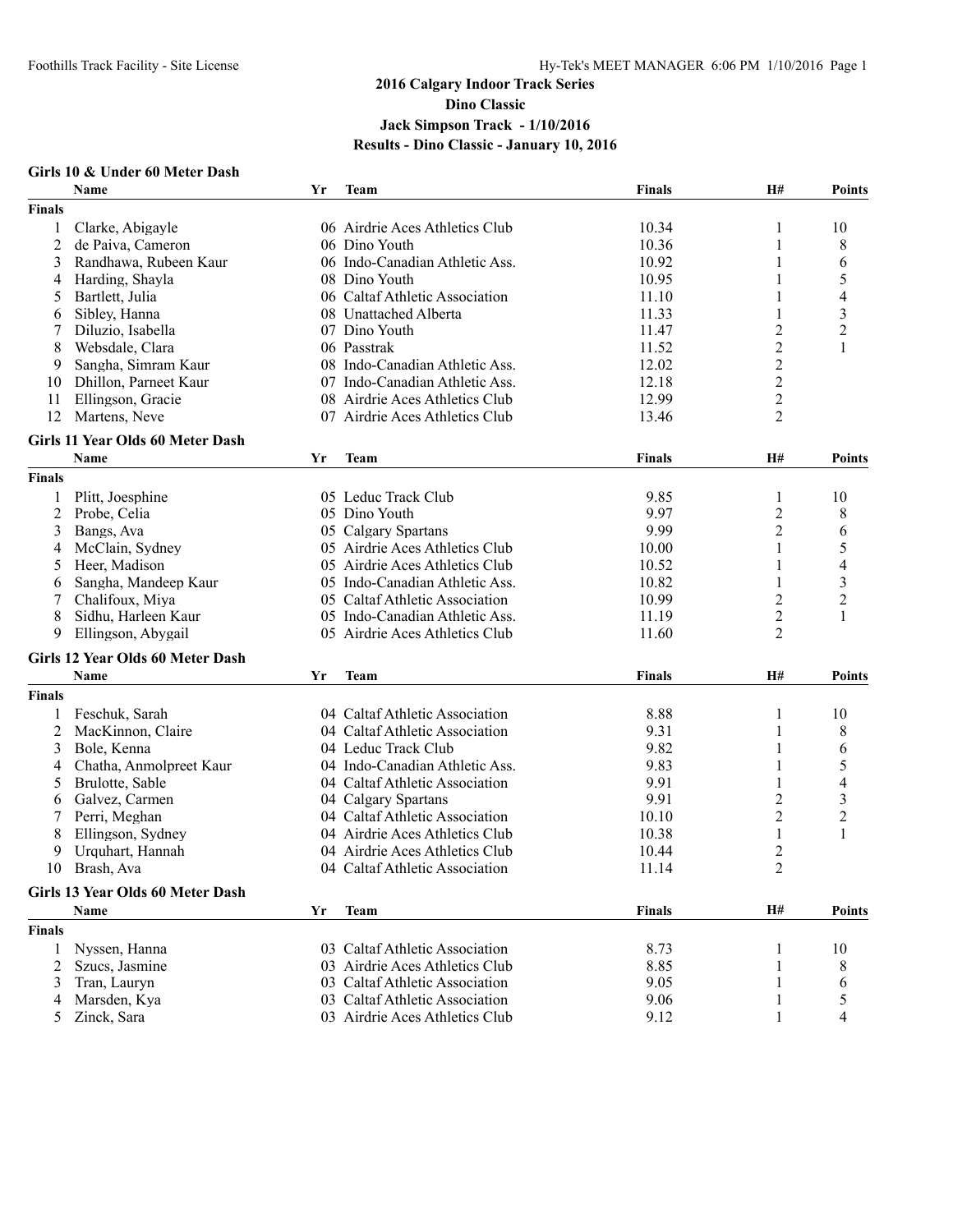#### **Finals ... (Girls 13 Year Olds 60 Meter Dash)**

|                | Name                             | Yr | Team                           | <b>Finals</b> | H#                      | <b>Points</b>           |
|----------------|----------------------------------|----|--------------------------------|---------------|-------------------------|-------------------------|
| 6              | Saver, Hannah                    |    | 03 Calgary Spartans            | 9.21          | $\mathfrak{Z}$          | $\overline{\mathbf{3}}$ |
| 7              | Zaldivar, Alicia                 |    | 03 Calgary Warriors Track Club | 9.23          | $\overline{c}$          | $\overline{c}$          |
| 8              | Tucker, Alix                     |    | 03 Caltaf Athletic Association | 9.36          | $\overline{2}$          | 1                       |
| 9              | Richards, Paige                  |    | 03 Passtrak                    | 9.37          | $\boldsymbol{2}$        |                         |
| 10             | Mendez-Jimenez, Ivana            |    | 03 Calgary Spartans            | 9.44          | $\boldsymbol{2}$        |                         |
| 11             | Gbobaniji, Mimi                  |    | 03 Calgary Warriors Track Club | 9.69          | $\overline{\mathbf{3}}$ |                         |
| 12             | Valero Sánchez, Verona           |    | 03 Calgary Warriors Track Club | 9.74          | $\overline{\mathbf{c}}$ |                         |
| 13             | Pellettier, Isabel               |    | 03 Calgary Warriors Track Club | 9.89          |                         |                         |
| 14             | Glover, Brooke                   |    | 03 Caltaf Athletic Association | 9.98          | $\frac{2}{3}$           |                         |
| 15             | McManus, Elizabeth               |    | 03 Calgary Spartans            | 10.10         | $\overline{\mathbf{3}}$ |                         |
| 16             | Gill, Jasleen Kaur               |    | 03 Indo-Canadian Athletic Ass. | 10.16         | $\overline{\mathbf{3}}$ |                         |
| 17             | Dhillon, Bhvneet Kaur            |    | 03 Indo-Canadian Athletic Ass. | 10.75         | 1                       |                         |
|                | Girls 14 Year Olds 60 Meter Dash |    |                                |               |                         |                         |
|                | Name                             | Yr | <b>Team</b>                    | <b>Finals</b> | H#                      | <b>Points</b>           |
| <b>Finals</b>  |                                  |    |                                |               |                         |                         |
|                | Burt, Emiley                     |    | 02 Caltaf Athletic Association | 8.55          | 1                       | 10                      |
| $\overline{2}$ | Akinyede, Bunmi                  |    | 02 Unattached Alberta          | 9.08          | 1                       | 8                       |
| 3              | Stillwell, Katie                 |    | 02 Calgary Spartans            | 9.31          | 2                       | 6                       |
| 4              | Matsuoka, Alex                   |    | 02 Caltaf Athletic Association | 9.40          | $\overline{2}$          | 5                       |
| 5              | Brulotte, Eden                   |    | 02 Caltaf Athletic Association | 9.49          | 1                       | 4                       |
| 6              | Setter, Courteney                |    | 02 Leduc Track Club            | 10.90         | 2                       | 3                       |
|                | Girls 15 Year Olds 60 Meter Dash |    |                                |               |                         |                         |
|                | Name                             | Yr | Team                           | <b>Finals</b> | H#                      | <b>Points</b>           |
| <b>Finals</b>  |                                  |    |                                |               |                         |                         |
| 1              | Sprague, Sawyer                  |    | 01 Calgary International       | 8.28          | 1                       | 10                      |
| $\overline{2}$ | Roberts, Princess                |    | 01 Airdrie Aces Athletics Club | 8.39          | 1                       | 8                       |
| 3              | Ojinnaka, Ijeoma                 |    | 01 Calgary International       | 8.43          | 1                       | 6                       |
| 4              | Ezekeke, Ugochi                  |    | 01 U OF C Athletics Club       | 8.63          | 1                       | 5                       |
| 5              | Seaver, Rose                     |    | 01 Calgary International       | 8.66          | 1                       | 4                       |
| 6              | Kinsman, Maeve                   |    | 01 Calgary Spartans            | 8.83          |                         | 3                       |
| 7              | Albi, Hannah                     |    | 01 U OF C Athletics Club       | 8.95          | $\overline{c}$          | $\overline{\mathbf{c}}$ |
| 8              | McGannon, Alexa                  |    | 01 Caltaf Athletic Association | 9.05          | $\overline{c}$          | 1                       |
| 9              | Alford, Paige                    |    | 01 Calgary Spartans            | 9.09          | $\overline{\mathbf{3}}$ |                         |
| 10             | Brunham, Eden                    |    | 01 Caltaf Athletic Association | 9.34          | $\overline{c}$          |                         |
| 11             | Sleik, Ava                       |    | 01 Airdrie Aces Athletics Club | 9.40          | $\mathfrak{Z}$          |                         |
| 12             | Dohlman, Grace                   |    | 01 Caltaf Athletic Association | 9.58          | $\overline{c}$          |                         |
| 13             | Troschke, Helena                 |    | 01 Airdrie Aces Athletics Club | 10.02         | $\overline{3}$          |                         |
|                | Girls 16-17 60 Meter Dash        |    |                                |               |                         |                         |
|                | Name                             | Yr | <b>Team</b>                    | <b>Finals</b> | H#                      | Points                  |
| <b>Finals</b>  |                                  |    |                                |               |                         |                         |
| 1              | Ratudradra, Alisi                |    | 99 Calgary International       | 8.24          | 1                       | 10                      |
| 2              | Sieben, Skylar                   |    | 00 Caltaf Athletic Association | 8.30          | 1                       | 8                       |
| 3              | Stiel, Kylie                     |    | 99 Caltaf Athletic Association | 8.35          | 1                       | 6                       |
| 4              | Ryan, Renae                      |    | 00 Bulldogs Track & Field Club | 8.51          | 1                       | 5                       |
| 5              | Downey, Lianne                   |    | 99 Caltaf Athletic Association | 8.54          | 2                       | 4                       |
| 6              | Ojinnaka, Jesika                 |    | 00 Calgary International       | 8.56          | 1                       | 3                       |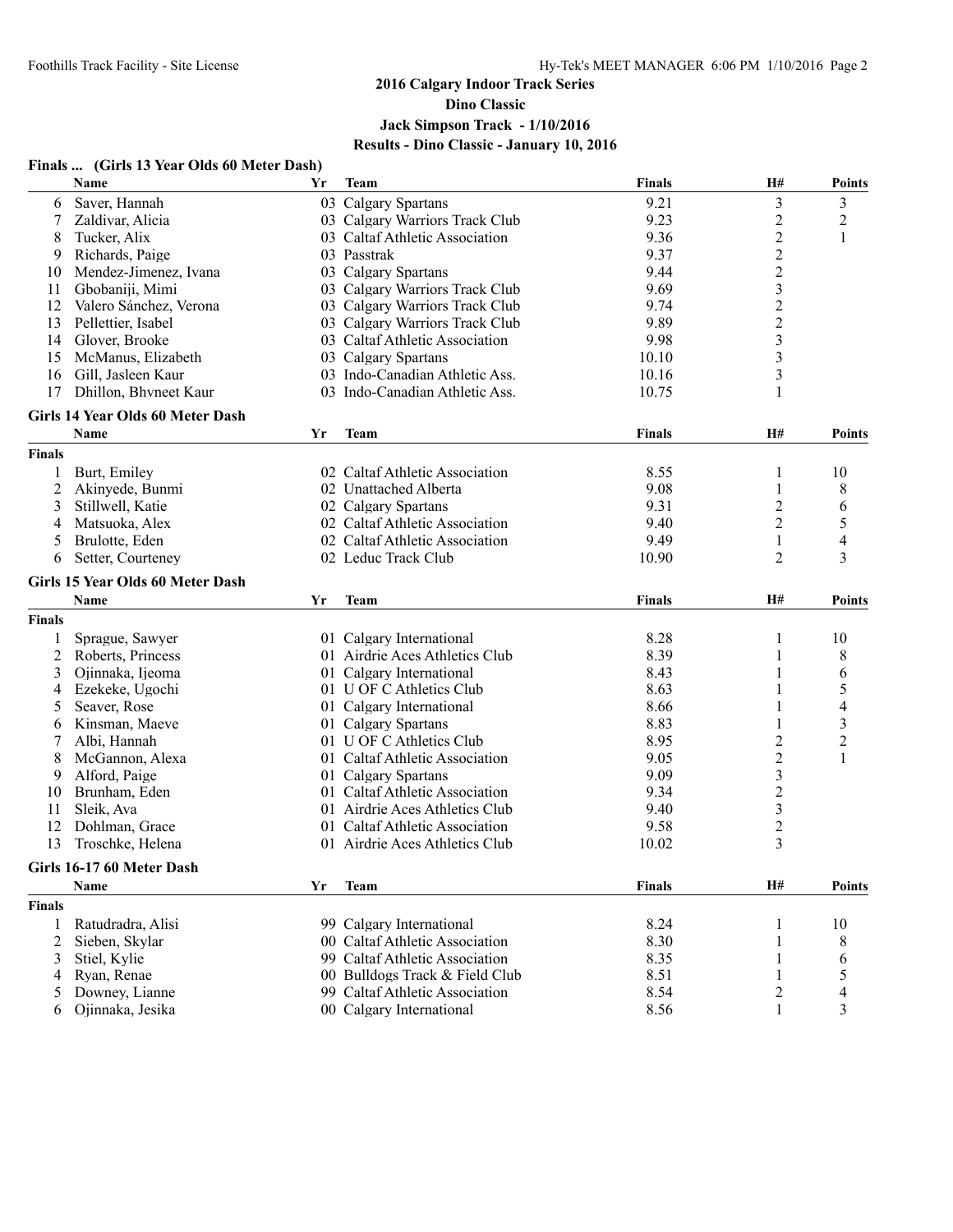#### **Finals ... (Girls 16-17 60 Meter Dash) Name Yr Team Finals H# Points** 7 Dada, Palumi 99 U OF C Athletics Club 8.58 2 2 8 Davis, Allie 1 00 Caltaf Athletic Association 8.59 1 1 1 9 Branch, Aleisha 99 Caltaf Athletic Association 8.63 2 10 Varghese, Olivia 2 00 Calgary Spartans 8.86 2 11 Jeter, Sydney 12 Morrison Kylie 12 Morrison Kylie 12 Morrison Kylie 12 Morrison Kylie 12 Morrison Kylie 12 Morrison Kylie 12 Morrison Kylie 12 Morrison Kylie 12 Morrison Kylie 12 Morrison Kylie 12 Morrison Kylie 12 Morr 12 Morrison, Kylie 99 Caltaf Athletic Association 8.88 2 13 Fairbanks, Terra 19 00 Caltaf Athletic Association 14 Grueber. Chanelle 19 00 Airdrie Aces Athletics Club 19.74 3 14 Grueber, Chanelle 00 Airdrie Aces Athletics Club 9.74 3 **Girls 10 & Under 150 Meter Dash Name Yr Team Finals H# Points Finals** 1 de Paiva, Cameron 1 06 Dino Youth 25.44 1 10<br>2 Clarke, Abigayle 1 06 Airdrie Aces Athletics Club 26.03 1 8 2 Clarke, Abigayle 26.03 1 8 06 Airdrie Aces Athletics Club 26.03 3 Randhawa, Rubeen Kaur 06 Indo-Canadian Athletic Ass. 27.29 1 6 4 Harding, Shayla 1 08 Dino Youth 27.69 1 5 5 Bartlett, Julia 06 Caltaf Athletic Association 28.59 1 4 6 Sidhu, Muskan Kaur 06 Indo-Canadian Athletic Ass. 29.21 2 3 7 Websdale, Clara 06 Passtrak 29.35 2 2 8 Sangha, Simram Kaur 08 Indo-Canadian Athletic Ass. 30.89 2 1 9 Ellingson, Gracie 1988 Airdrie Aces Athletics Club 32.01 2<br>
09 Airdrie Aces Athletics Club 37.37 37 10 Martens, Neve 07 Airdrie Aces Athletics Club 37.37 2 **Girls 11 Year Olds 150 Meter Dash Name Yr Team Finals H# Points Finals** 1 Probe, Celia 1 05 Dino Youth 24.40 1 10 2 Plitt, Joesphine 05 Leduc Track Club 24.68 1 8 3 McClain, Sydney 05 Airdrie Aces Athletics Club 25.10 1 6 4 Bangs, Ava 05 Calgary Spartans 25.27 2 5 5 Sangha, Mandeep Kaur 05 Indo-Canadian Athletic Ass. 27.17 1 4 6 Heer, Madison 05 Airdrie Aces Athletics Club 27.22 1 3 7 Ellingson, Abygail 05 Airdrie Aces Athletics Club 28.74 2 2 **Girls 12 Year Olds 150 Meter Dash Name Yr Team Finals H# Points Finals** 1 Feschuk, Sarah 10 04 Caltaf Athletic Association 21.70 1 10 2 MacKinnon, Claire 04 Caltaf Athletic Association 23.02 1 8 3 Chatha, Anmolpreet Kaur 1 04 Indo-Canadian Athletic Ass. 23.98 1 6<br>4 Bole, Kenna 1 6 1 6 1 6 1 6 1 6 24.64 1 5 4 Bole, Kenna 04 Leduc Track Club 24.64 1 5 5 Galvez, Carmen 04 Calgary Spartans 25.15 6 Ellingson, Sydney 04 Airdrie Aces Athletics Club 25.82 1 3 7 Urquhart, Hannah 04 Airdrie Aces Athletics Club 25.94 2 2 8 Szucs, Lilie 04 Airdrie Aces Athletics Club 9 Brash, Ava 04 Caltaf Athletic Association 28.42 2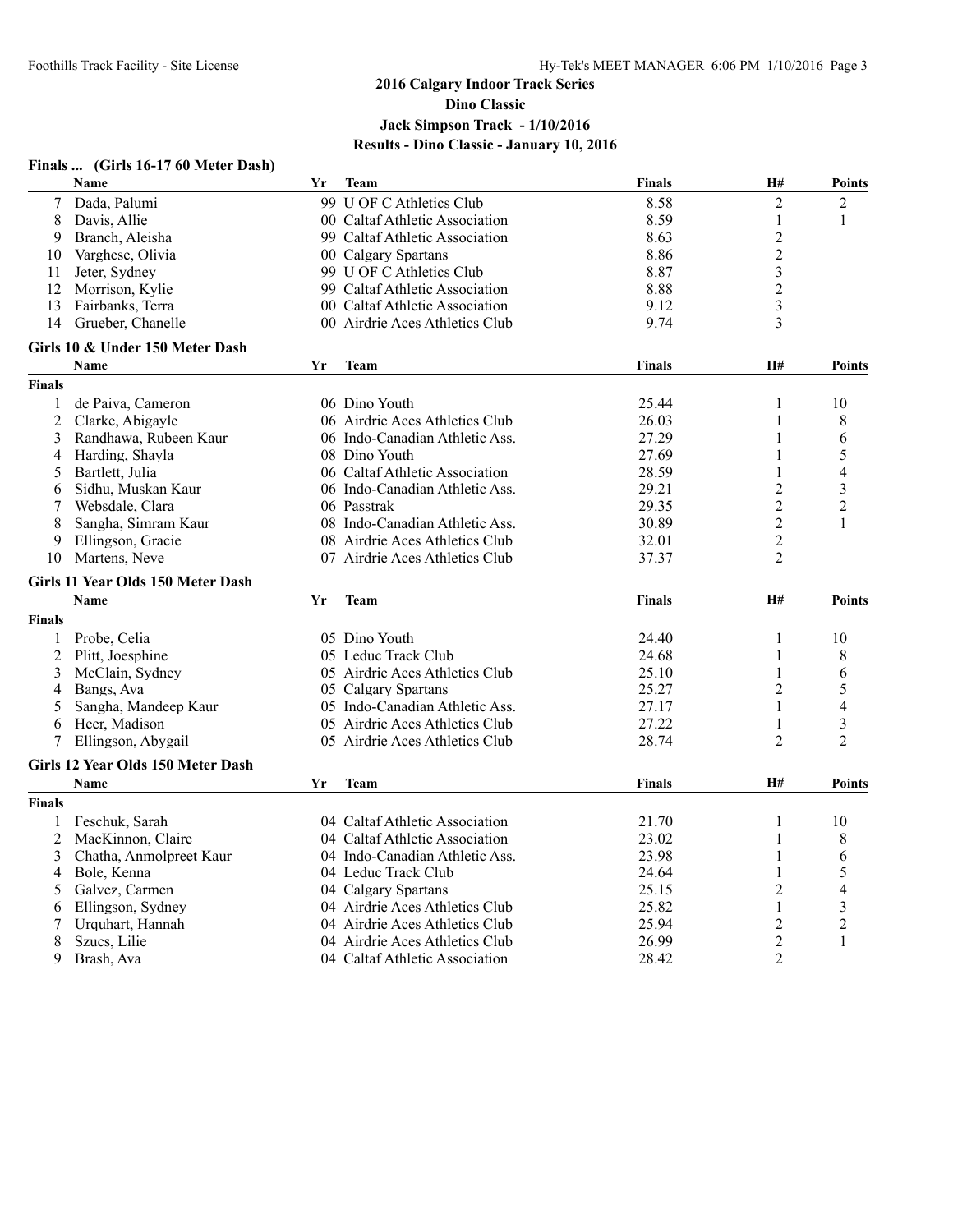### **Girls 13 Year Olds 150 Meter Dash**

|                | <b>Name</b>                       | Yr | <b>Team</b>                    | <b>Finals</b> | H#                      | <b>Points</b>  |
|----------------|-----------------------------------|----|--------------------------------|---------------|-------------------------|----------------|
| <b>Finals</b>  |                                   |    |                                |               |                         |                |
| 1              | Szucs, Jasmine                    |    | 03 Airdrie Aces Athletics Club | 21.22         | 1                       | 9              |
| 1              | Nyssen, Hanna                     |    | 03 Caltaf Athletic Association | 21.22         | 1                       | 9              |
| 3              | Zinck, Sara                       |    | 03 Airdrie Aces Athletics Club | 22.25         | 1                       | 6              |
| 4              | Tucker, Alix                      |    | 03 Caltaf Athletic Association | 23.10         | 1                       | 5              |
| 5              | Ziberova, Lesya                   |    | 03 Caltaf Athletic Association | 23.11         | 3                       | 4              |
| 6              | Zaldivar, Alicia                  |    | 03 Calgary Warriors Track Club | 23.17         | 2                       | 3              |
| 7              | Mendez-Jimenez, Ivana             |    | 03 Calgary Spartans            | 23.22         | 1                       | $\overline{c}$ |
| 8              | Saver, Hannah                     |    | 03 Calgary Spartans            | 23.58         | 3                       | 1              |
| 9              | Valero Sánchez, Verona            |    | 03 Calgary Warriors Track Club | 23.70         | $\overline{2}$          |                |
| 10             | Richards, Paige                   |    | 03 Passtrak                    | 24.08         | $\overline{2}$          |                |
| 11             | Gbobaniji, Mimi                   |    | 03 Calgary Warriors Track Club | 24.53         | $\overline{c}$          |                |
| 12             | Pellettier, Isabel                |    | 03 Calgary Warriors Track Club | 24.57         | $\overline{c}$          |                |
| 13             | Gill, Jasleen Kaur                |    | 03 Indo-Canadian Athletic Ass. | 25.55         | $\overline{\mathbf{3}}$ |                |
| 14             | Hawkins, Claire                   |    | 03 Caltaf Athletic Association | 26.07         | $\overline{\mathbf{3}}$ |                |
| 15             | Dhillon, Bhyneet Kaur             |    | 03 Indo-Canadian Athletic Ass. | 27.81         | 3                       |                |
|                | Girls 14 Year Olds 150 Meter Dash |    |                                |               |                         |                |
|                | <b>Name</b>                       | Yr | Team                           | <b>Finals</b> | H#                      | <b>Points</b>  |
| <b>Finals</b>  |                                   |    |                                |               |                         |                |
|                |                                   |    | 02 Caltaf Athletic Association | 21.69         |                         | 10             |
| 1              | Burt, Emiley                      |    |                                |               | 1                       |                |
| 2              | Perri, Danielle                   |    | 02 Caltaf Athletic Association | 22.34         | $\overline{c}$          | $\,$ $\,$      |
| 3              | Matsuoka, Alex                    |    | 02 Caltaf Athletic Association | 22.81         | 1                       | 6              |
| 4              | Brulotte, Eden                    |    | 02 Caltaf Athletic Association | 23.20         | 1                       | 5              |
| 5              | Stillwell, Katie                  |    | 02 Calgary Spartans            | 23.20         | $\overline{c}$          | $\overline{4}$ |
| 6              | Setter, Courteney                 |    | 02 Leduc Track Club            | 27.65         | $\overline{2}$          | 3              |
|                | Girls 15 Year Olds 150 Meter Dash |    |                                |               |                         |                |
|                | <b>Name</b>                       | Yr | Team                           | <b>Finals</b> | <b>H#</b>               | Points         |
| <b>Finals</b>  |                                   |    |                                |               |                         |                |
| 1              | Sprague, Sawyer                   |    | 01 Calgary International       | 20.25         | 1                       | 10             |
| $\overline{c}$ | Roberts, Princess                 |    | 01 Airdrie Aces Athletics Club | 20.33         | 1                       | $\,$ $\,$      |
| 3              | Ojinnaka, Ijeoma                  |    | 01 Calgary International       | 20.42         | 1                       | 6              |
| 4              | Thirnbeck, Maddie                 |    | 01 Caltaf Athletic Association | 21.01         | 1                       | 5              |
| 5              | Seaver, Rose                      |    | 01 Calgary International       | 21.45         | 1                       | $\overline{4}$ |
| 6              | Albi, Hannah                      |    | 01 U OF C Athletics Club       | 21.99         | 2                       | 3              |
| 7              | Alford, Paige                     |    | 01 Calgary Spartans            | 22.08         | $\mathfrak{Z}$          | $\overline{c}$ |
| 8              | Lewis, Megan                      |    | 01 Caltaf Athletic Association | 22.88         | $\overline{c}$          | 1              |
| 9              | Bancroft, Julia                   |    | 01 Caltaf Athletic Association | 22.91         | 3                       |                |
| 10             | Sleik, Ava                        |    | 01 Airdrie Aces Athletics Club | 22.97         | 1                       |                |
| 11             | McGannon, Alexa                   |    | 01 Caltaf Athletic Association | 23.17         | $\overline{c}$          |                |
| 12             | Brunham, Eden                     |    | 01 Caltaf Athletic Association | 23.67         | $\overline{\mathbf{3}}$ |                |
| 13             | Dohlman, Grace                    |    | 01 Caltaf Athletic Association | 23.79         | $\mathfrak{Z}$          |                |
| 14             | Ehirhieme, Efe                    |    | 01 Caltaf Athletic Association | 24.30         | $\overline{c}$          |                |
| 15             | Troschke, Helena                  |    | 01 Airdrie Aces Athletics Club | 24.71         | $\overline{3}$          |                |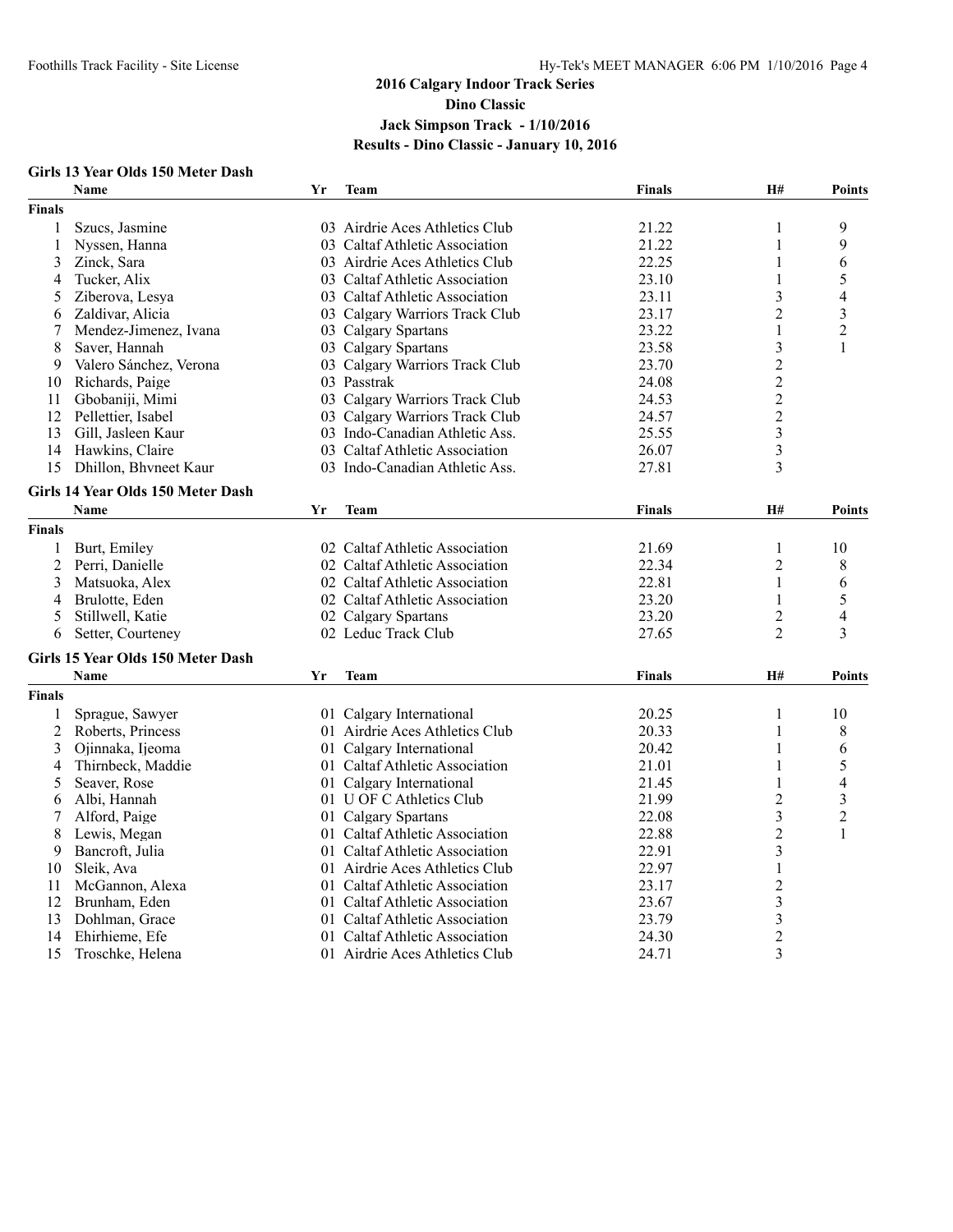#### **Girls 10 & Under 600 Meter Run Name Yr Team Finals Points Finals** 1 Clarke, Abigayle 06 Airdrie Aces Athletics Club 2:19.66 10 2 de Paiva, Cameron 106 Dino Youth 2:32.04 8<br>3 Websdale, Clara 106 Passtrak 2:35.24 5 3 Websdale, Clara 06 Passtrak 2:35.24 5 50 . 3 Sangha, Simram Kaur 08 Indo-Canadian Athletic Ass. 2:35.24 5 50 . 5 Sidhu, Muskan Kaur 06 Indo-Canadian Athletic Ass. 2:36.98 4 6 Ellingson, Gracie 08 Airdrie Aces Athletics Club 3:10.77 3 **Girls 11 Year Olds 600 Meter Run Name Yr Team Finals Points Finals** 1 Bangs, Ava 05 Calgary Spartans 2:10.04 10 2 Plitt, Joesphine 05 Leduc Track Club 2:12.09 8<br>3 Sangha. Mandeep Kaur 05 Indo-Canadian Athletic Ass. 2:12.53 6 3 Sangha, Mandeep Kaur 05 Indo-Canadian Athletic Ass. 2:12.53 6<br>4 Probe, Celia 05 Dino Youth 2:15.68 5 4 Probe, Celia 05 Dino Youth 2:15.68 5 5 McClain, Sydney 05 Airdrie Aces Athletics Club 2:21.66 4 6 Ellingson, Abygail 05 Airdrie Aces Athletics Club 2:33.82 3 7 Heer, Madison 05 Airdrie Aces Athletics Club 2:37.53 2 **Girls 12 Year Olds 600 Meter Run Name Yr Team Finals Points Finals** 1 Feschuk, Sarah 04 Caltaf Athletic Association 1:56.66 10 2 Bole, Kenna 04 Leduc Track Club 1:59.96 8 3 Urquhart, Hannah 04 Airdrie Aces Athletics Club 2:11.09 6<br>2:11.09 6 4 Airdrie Aces Athletics Club 2:12.93 5 4 Ellingson, Sydney 04 Airdrie Aces Athletics Club 2:12.93 5 5 Rawling, Talia 04 Caltaf Athletic Association 2:16.79 4 6 Szucs, Lilie 04 Airdrie Aces Athletics Club 2:20.12 3 **Girls 13 Year Olds 600 Meter Run Name Yr Team Finals Points Finals** 1 Szucs, Jasmine 1:52.68 10<br>
2 Marsden, Kva 10 03 Airdrie Aces Athletics Club 1:52.68 10<br>
2 Marsden, Kva 10 03 Caltaf Athletic Association 2:00.07 2 Marsden, Kya 03 Caltaf Athletic Association 2:00.07 8 3 Zinck, Sara 03 Airdrie Aces Athletics Club 2:02.48 6 4 Richards, Paige 03 Passtrak 2:19.54 5 5 Hawkins, Claire 03 Caltaf Athletic Association 2:31.68 4 **Girls 14 Year Olds 600 Meter Run Name Yr Team Finals Points Finals** 1 Akinyede, Bunmi 02 Unattached Alberta 2:08.70 10 **Girls 15 Year Olds 600 Meter Run Name Yr Team Finals Points Finals** 1 Rajah, Sam 1:50.05 10 01 U OF C Athletics Club 1:50.05 10 2 Dickie, Ella 01 Calgary Warriors Track Club 1:50.17 8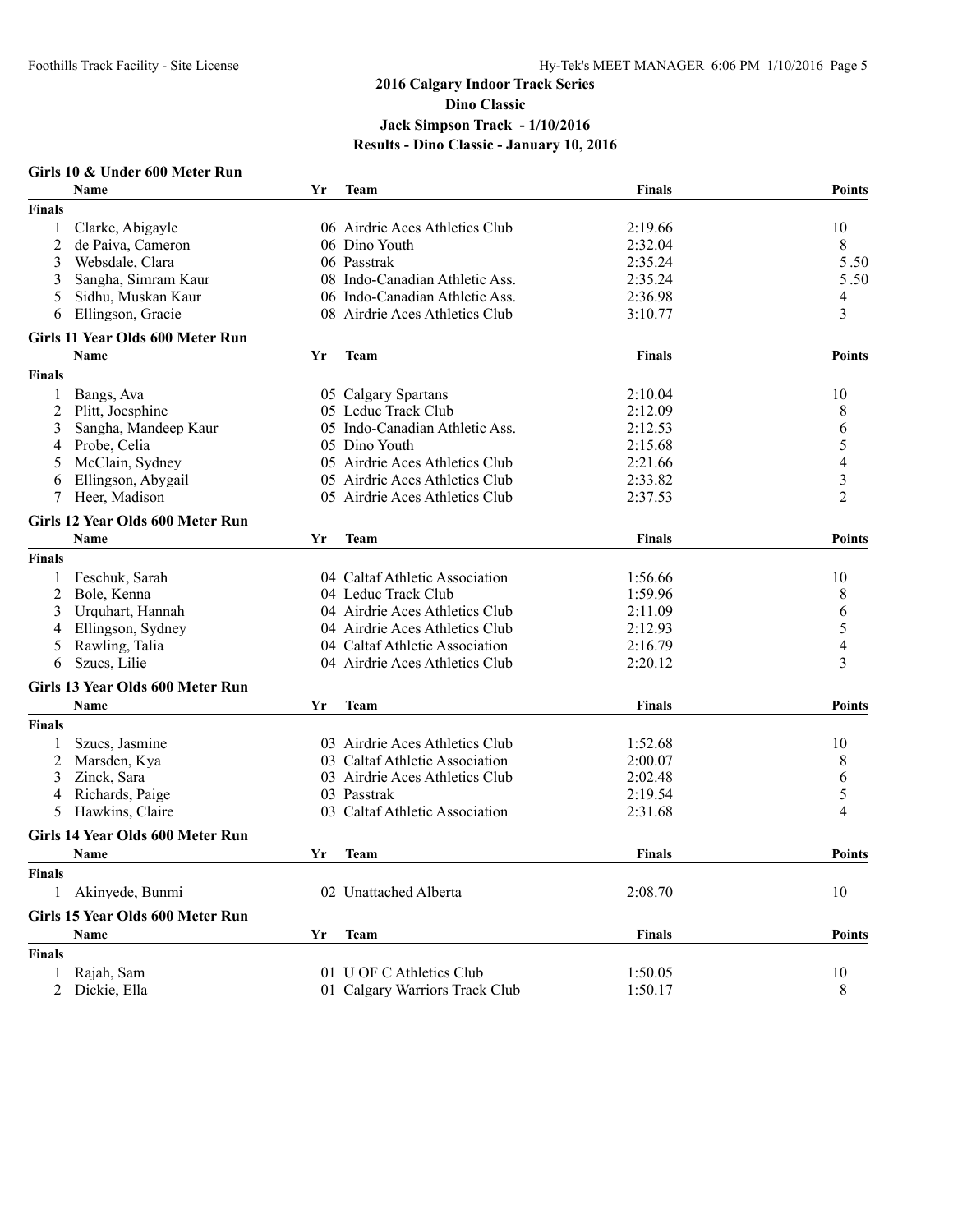|               | Girls 14 Year Olds 1200 Meter Run       |                       |                                                   |                          |                    |                             |               |
|---------------|-----------------------------------------|-----------------------|---------------------------------------------------|--------------------------|--------------------|-----------------------------|---------------|
|               | <b>Name</b>                             | Yr                    | Team                                              |                          | <b>Finals</b>      |                             | <b>Points</b> |
| <b>Finals</b> |                                         |                       |                                                   |                          |                    |                             |               |
| 1             | Wong, Katrina                           |                       | 02 Caltaf Athletic Association                    |                          | 4:50.17            |                             | 10            |
|               | Girls 15 Year Olds 1200 Meter Run       |                       |                                                   |                          |                    |                             |               |
|               | <b>Name</b>                             | Yr                    | Team                                              |                          | <b>Finals</b>      |                             | <b>Points</b> |
| <b>Finals</b> |                                         |                       |                                                   |                          |                    |                             |               |
| 1             | Bancroft, Julia                         |                       | 01 Caltaf Athletic Association                    |                          | 4:53.33            |                             | 10            |
|               | Girls 14-15 60 Meter Hurdles 30"/12m/8m |                       |                                                   |                          |                    |                             |               |
|               | <b>Name</b>                             | Yr                    | <b>Team</b>                                       |                          | <b>Finals</b>      |                             |               |
|               |                                         |                       |                                                   |                          |                    |                             |               |
| <b>Finals</b> |                                         |                       |                                                   |                          |                    |                             |               |
|               | Cozma, Lisa                             |                       | 01 Calgary Spartans                               |                          | 9.56               |                             |               |
| 2<br>3        | Thirnbeck, Maddie                       |                       | 01 Caltaf Athletic Association                    |                          | 11.29              |                             |               |
|               | Brunham, Eden                           |                       | 01 Caltaf Athletic Association                    |                          | 11.51              |                             |               |
|               | Girls 12-13 4x200 Meter Relay           |                       |                                                   |                          |                    |                             |               |
|               | Team                                    |                       | Relay                                             |                          | <b>Finals</b>      |                             | <b>Points</b> |
| Finals        |                                         |                       |                                                   |                          |                    |                             |               |
| 1             | Caltaf Athletic Association             |                       | A                                                 |                          | 2:14.80            |                             | 10            |
|               | 1) Marsden, Kya 03                      |                       | 2) Glover, Brooke 03                              | 3) Rawling, Talia 04     | 4) Tucker, Alix 03 |                             |               |
|               | 2 Calgary Spartans                      |                       | $\overline{A}$                                    |                          | 2:24.06            |                             | 8             |
|               | 1) Saver, Hannah 03                     |                       | 2) Schoenberger, Hannah 03                        | 3) McManus, Elizabeth 03 |                    | 4) Mendez-Jimenez, Ivana 03 |               |
| 3             | Caltaf Athletic Association             |                       | B                                                 |                          | 2:24.57            |                             | 6             |
|               | 1) Brulotte, Sable 04                   | 2) Perri, Meghan 04   |                                                   | 3) Brash, Ava 04         |                    | 4) MacKinnon, Claire 04     |               |
|               | 4 Indo-Canadian Athletic Ass.           |                       | A                                                 |                          | 2:25.45            |                             | 5             |
|               | Girls 14-15 4x200 Meter Relay           |                       |                                                   |                          |                    |                             |               |
|               | Team                                    |                       | Relay                                             |                          | <b>Finals</b>      |                             | <b>Points</b> |
| Finals        |                                         |                       |                                                   |                          |                    |                             |               |
|               | Caltaf Athletic Association             |                       | B                                                 |                          | 2:03.40            |                             | 10            |
|               | 1) Burt, Emiley 02                      |                       | 2) Dohlman, Grace 01                              | 3) Bancroft, Julia 01    |                    | 4) Lewis, Megan 01          |               |
|               | 2 Caltaf Athletic Association           |                       | $\mathcal{C}$                                     |                          | 2:07.52            |                             | 8             |
|               | 1) Brulotte, Eden 02                    | 2) Perri, Danielle 02 |                                                   | 3) Ziberova, Lesya 03    |                    | 4) Wong, Katrina 02         |               |
| 3             | Caltaf Athletic Association             |                       | $\mathbf{A}$                                      |                          | 2:07.83            |                             | 6             |
|               | 1) Nyssen, Hanna 03                     |                       | 2) McGannon, Alexa 01                             | 3) Matsuoka, Alex 02     |                    | 4) Ehirhieme, Efe 01        |               |
|               | Women 35+60 Meter Dash                  |                       |                                                   |                          |                    |                             |               |
|               | Name                                    | Yr                    | Team                                              |                          | <b>Finals</b>      |                             | <b>Points</b> |
| Finals        |                                         |                       |                                                   |                          |                    |                             |               |
|               | Burnett, Evelyn                         |                       | 58 Calgary Spartans                               |                          | 9.03               |                             | 10            |
| 2             | Stilman, Shani                          |                       | 69 Unattached Alberta                             |                          | 9.60               |                             | 8             |
|               | Cooper, Helen                           |                       | 66 Calgary Spartans                               |                          | 9.81               |                             | 6             |
|               |                                         |                       |                                                   |                          |                    |                             |               |
|               | Women 16+60 Meter Dash<br>Name          |                       |                                                   |                          |                    | H#                          |               |
|               |                                         | Yr                    | <b>Team</b>                                       |                          | <b>Prelims</b>     |                             |               |
|               | <b>Preliminaries</b>                    |                       |                                                   |                          |                    |                             |               |
| 1             | Collins, Cassandre                      |                       | 94 U of Calgary                                   |                          | 7.97 q             | 2                           |               |
| 2             | Jackson, Natasha                        |                       | 89 U OF C Athletics Club                          |                          | 8.03 q             |                             |               |
| 3             | Machin, Rachel                          |                       | 92 U of Calgary<br>98 Calgary Warriors Track Club |                          | $8.14$ q           | 3                           |               |
| 4             | Kindrachuk, Zophia                      |                       |                                                   |                          | 8.15 q             | 4                           |               |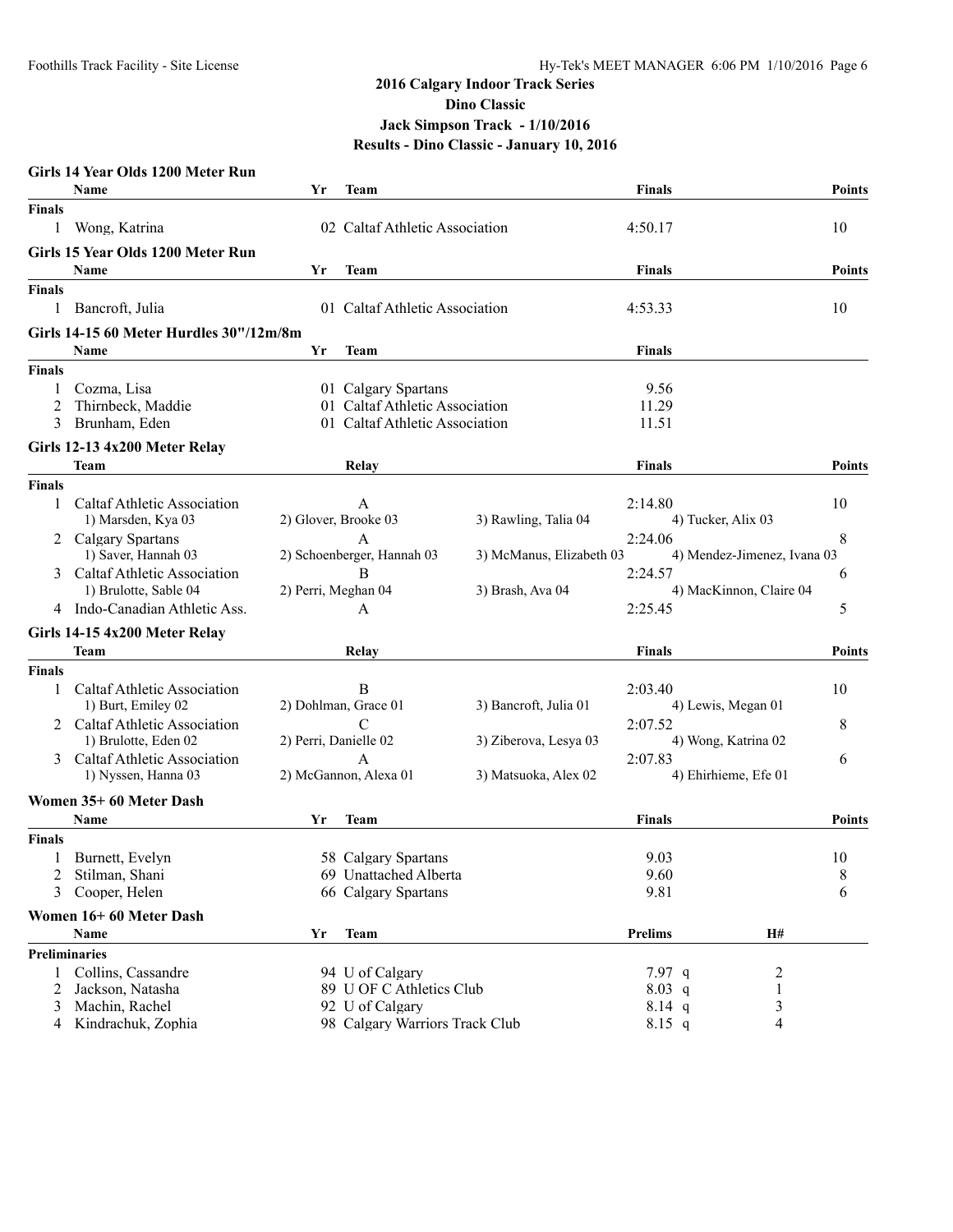# **2016 Calgary Indoor Track Series**

**Dino Classic**

# **Jack Simpson Track - 1/10/2016 Results - Dino Classic - January 10, 2016**

#### **Preliminaries ... (Women 16+ 60 Meter Dash)**

|               | Name                    | Yr | <b>Team</b>                    | <b>Prelims</b> | H#                      |                         |
|---------------|-------------------------|----|--------------------------------|----------------|-------------------------|-------------------------|
| 5             | Adeleye, Mowa           |    | 98 Calgary International       | $8.15$ q       | $\mathfrak{Z}$          |                         |
| 6             | Hughes, Sarah           |    | 94 Caltaf Athletic Association | 8.18 q         | $\mathfrak{Z}$          |                         |
| 7             | Lehner, Katelyn         |    | 95 U of Calgary                | $8.19$ q       | 1                       |                         |
| 8             | MacIntosh, Rachael      |    | 91 Bluenose Athletics - NS     | $8.46$ q       | 4                       |                         |
| 9             | Weiss, Cassie           |    | 95 U of Lethbridge             | $8.46$ q       | $\mathfrak{Z}$          |                         |
| 10            | Chong, Emma             |    | 98 Caltaf Athletic Association | 8.48 q         | $\overline{c}$          |                         |
| 11            | Pacheco, Fernanda       |    | 99 Calgary Warriors Track Club | $8.49$ q       | $\overline{\mathbf{3}}$ |                         |
| 12            | Xu, Weixin              |    | 85 U OF C Athletics Club       | $8.57$ q       | $\mathfrak{Z}$          |                         |
| 13            | Klinck, Laura           |    | 98 Calgary Warriors Track Club | 8.58           |                         |                         |
| 14            | Richard, Petra          |    | 95 Calgary Warriors Track Club | 8.60           | $\overline{c}$          |                         |
| 15            | Gregg, Gabrielle        |    | 98 Caltaf Athletic Association | 8.61           | 1                       |                         |
| 16            | Williams, Cleo          |    | 98 Calgary Warriors Track Club | 8.63           | 4                       |                         |
| 17            | Hull, Mia               |    | 98 Caltaf Athletic Association | 8.68           | 4                       |                         |
| 18            | Ogilvie, Colleen        |    | 89 Calgary Warriors Track Club | 8.75           | 4                       |                         |
| 19            | McManus, Sarah          |    | 98 Calgary Spartans            | 8.84           | 1                       |                         |
| 20            | Ober, Kellie            |    | 95 U of Lethbridge             | 9.33           | 4                       |                         |
|               |                         |    |                                |                |                         |                         |
|               | Women 16+60 Meter Dash  |    |                                |                |                         |                         |
|               | <b>Name</b>             | Yr | <b>Team</b>                    | <b>Finals</b>  | <b>H#</b>               | <b>Points</b>           |
| <b>Finals</b> |                         |    |                                |                |                         |                         |
|               | Collins, Cassandre      |    | 94 U of Calgary                | 7.89           | $\overline{c}$          | 10                      |
| 2             | Jackson, Natasha        |    | 89 U OF C Athletics Club       | 8.06           | $\boldsymbol{2}$        | 8                       |
| 3             | Kindrachuk, Zophia      |    | 98 Calgary Warriors Track Club | 8.06           | $\overline{c}$          | 6                       |
| 4             | Lehner, Katelyn         |    | 95 U of Calgary                | 8.13           | 1                       | 5                       |
| 5             | Adeleye, Mowa           |    | 98 Calgary International       | 8.16           | 2                       | 4                       |
| 6             | Hughes, Sarah           |    | 94 Caltaf Athletic Association | 8.18           | $\overline{2}$          | $\overline{\mathbf{3}}$ |
| 7             | Machin, Rachel          |    | 92 U of Calgary                | 8.22           | $\overline{2}$          | $\overline{2}$          |
| 8             | Weiss, Cassie           |    | 95 U of Lethbridge             | 8.37           | 1                       | 1                       |
| 9             | Chong, Emma             |    | 98 Caltaf Athletic Association | 8.39           | 1                       |                         |
| 10            | Pacheco, Fernanda       |    | 99 Calgary Warriors Track Club | 8.39           | 1                       |                         |
| 11            | MacIntosh, Rachael      |    | 91 Bluenose Athletics - NS     | 8.49           | 1                       |                         |
| 12            | Xu, Weixin              |    | 85 U OF C Athletics Club       | 8.49           | 1                       |                         |
|               | Women 16+300 Meter Dash |    |                                |                |                         |                         |
|               | Name                    | Yr | <b>Team</b>                    | <b>Finals</b>  | H#                      | <b>Points</b>           |
| <b>Finals</b> |                         |    |                                |                |                         |                         |
|               | Collins, Cassandre      |    | 94 U of Calgary                | 41.25          | 1                       | 10                      |
| 2             | Adeleye, Mowa           |    | 98 Calgary International       | 42.47          | 1                       | 8                       |
| 3             | Terek, Charlotte        |    | 96 Calgary Warriors Track Club | 43.13          |                         | 6                       |
| 4             | Binder, Erika           |    | 00 Caltaf Athletic Association | 43.28          | 2                       | 5                       |
| $\mathcal{L}$ | Ratudradra, Alisi       |    | 99 Calgary International       | 44.01          | 3                       | 4                       |
| 6             | Pacheco, Fernanda       |    | 99 Calgary Warriors Track Club | 44.26          | 3                       | 3                       |
| 7             | Goertzen, Brooke        |    | 98 Airdrie Aces Athletics Club | 44.60          | 6                       | $\overline{c}$          |
| 8             | Richard, Petra          |    | 95 Calgary Warriors Track Club | 44.65          |                         |                         |
| 9             | Cozma, Lisa             |    | 01 Calgary Spartans            | 44.75          | 2<br>2                  |                         |
|               | Stiel, Kylie            |    | 99 Caltaf Athletic Association | 44.77          | 4                       |                         |
| 10<br>11      | Choate, Sarah           |    | 98 Caltaf Athletic Association | 44.82          | $\overline{c}$          |                         |
| 12            | Williams, Cleo          |    | 98 Calgary Warriors Track Club | 44.90          | 3                       |                         |
|               | 13 Petrus, Tessa        |    | 00 U OF C Athletics Club       | 45.04          | 1                       |                         |
|               |                         |    |                                |                |                         |                         |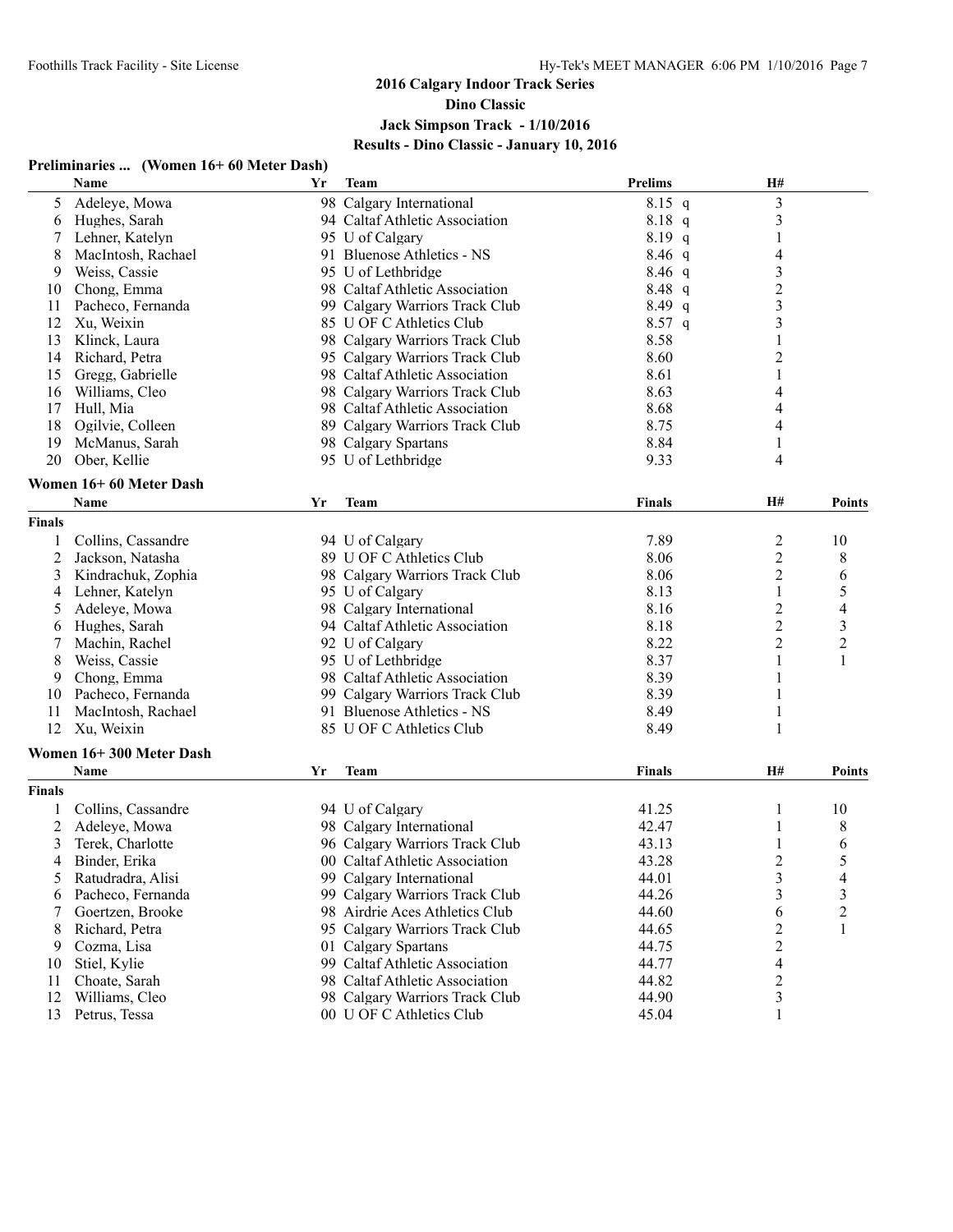#### **Finals ... (Women 16+ 300 Meter Dash) Name Yr Team Finals H# Points** 14 Kravtsov, Morgan 198 Calgary Warriors Track Club 45.13 5<br>15 Weiss, Cassie 195 U of Lethbridge 45.24 5 15 Weiss, Cassie 25.24 95 U of Lethbridge 25.24 5.24 16 Tiordit, Anok 99 Calgary International 45.57 4 17 Yackel, Katelyn 98 Calgary Warriors Track Club 45.94 4 18 Kindrachuk, Zophia 98 Calgary Warriors Track Club 46.10 3 19 Ogilvie, Colleen 89 Calgary Warriors Track Club 46.78 6 20 Varghese, Olivia 20 00 Octlgary Spartans 20 20 20 20 20 46.94 7 21 Goertzen, Taylor 100 Airdrie Aces Athletics Club 17.58 5<br>22 Holmes. Grace 199 Caltaf Athletic Association 17.69 7 22 Holmes, Grace 99 Caltaf Athletic Association 47.69 23 Blackett, Jasmine 98 U OF C Athletics Club 49.16 6 24 Hand, Nadia 99 Airdrie Aces Athletics Club 49.96 6 25 Gill, Reese 00 Bulldogs Track & Field Club 51.31 7 26 Lefebvre, Tanis 93 St. Mary's University College 55.66 7 27 McBreen, Bethan 94 Unattached Alberta 59.78 6 **Women 16+ 600 Meter Run Name Yr Team Finals H# Points Finals** 1 Boyle, Shari 11 2 Tepavac, Jovana 1:42.16 1 10<br>
2 Tepavac, Jovana 1:43.39 100 F C Athletics Club 1:43.39 2 8 2 Tepavac, Jovana 99 U OF C Athletics Club 1:43.39 3 LeBlanc, Caitlin 1:45.00 1 6<br>
4 Forman, Sarah 1:45.00 1 98 U OF C Athletics Club 1:45.41 2 5 4 Forman, Sarah 1:45.41 2 5<br>5 Hubbard. Emma 99 Caltaf Athletic Association 1:45.67 2 4 5 Hubbard, Emma 99 Caltaf Athletic Association 1:45.67 2 4 6 Chehowy, Katie 98 Caltaf Athletic Association 1:45.84 2 3 7 Lategan, Conné 1:46.07 1 2<br>
8 Meeuwisse, Kelly-Ann 194 U of Calgary 1:46.07 1 2<br>
1:46.77 1 1 8 Meeuwisse, Kelly-Ann 94 U of Calgary 1:46.77 9 Terek, Charlotte 96 Calgary Warriors Track Club 1:47.72 1 10 Bianchini, Michaela 1:48.75 2<br>11 Goertzen, Gabrielle 1:52.38 3 11 Goertzen, Gabrielle 99 Airdrie Aces Athletics Club 1:52.38 3 12 Campbell, Katelyn 1:53.32 3<br>13 Stadnyk Jordyn 1:54.46 5 99 Airdrie Aces Athletics Club 1:54.46 3 13 Stadnyk, Jordyn 99 Airdrie Aces Athletics Club 1:54.46 3<br>14 Wittig, Samantha 97 U of Calgary 1:56.72 3 14 Wittig, Samantha 15 Glover, Anna 15 Glover, Anna 16 Gloven ann ann ann an 16 Gloven ann an 16 Gloven ann an 16 Gloven ann an 16 Gloven ann an 16 Gloven ann an 16 Gloven ann an 16 Gloven ann an 16 Gloven ann an 16 Gloven ann an 16 Gloven an 16 Chmilar, Sarah 17 Jolicoeur, Jovette 198 U OF C Athletics Club 2:04.60 3<br>17 Jolicoeur, Jovette 199 Unattached Alberta 2:12.54 3 17 Jolicoeur, Jovette 59 Unattached Alberta 2:12.54 3 --- Yackel, Katelyn 98 Calgary Warriors Track Club NT 2 Kravtsov, Morgan 98 Calgary Warriors Track Club NT **Women 16+ 1500 Meter Run Name Yr Team Finals Points Finals** 1 Zambrano, Maria 70 Calgary Phoenix Striders 5:01.52 10 2 Hogman, Shaniah 00 Caltaf Athletic Association 5:05.35 8 8 3 John, Rebecca 6 98 Caltaf Athletic Association 5:07.74 6 5:07.74 6 4 Kaiser, Jessica 87 Unattached Alberta 5:07.86 5<br>5 Anderson Kate 96 U of Calgary 5:12.10 4 5 Anderson, Kate 96 U of Calgary 5:12.10 6 Buhlers, Deb 74 Calgary Phoenix Striders 5:15.74 3 7 Morris, Krista 94 U of Lethbridge 5:29.28 2

8 Gentek, Mackenzie 98 Unattached Alberta 5:29.34 1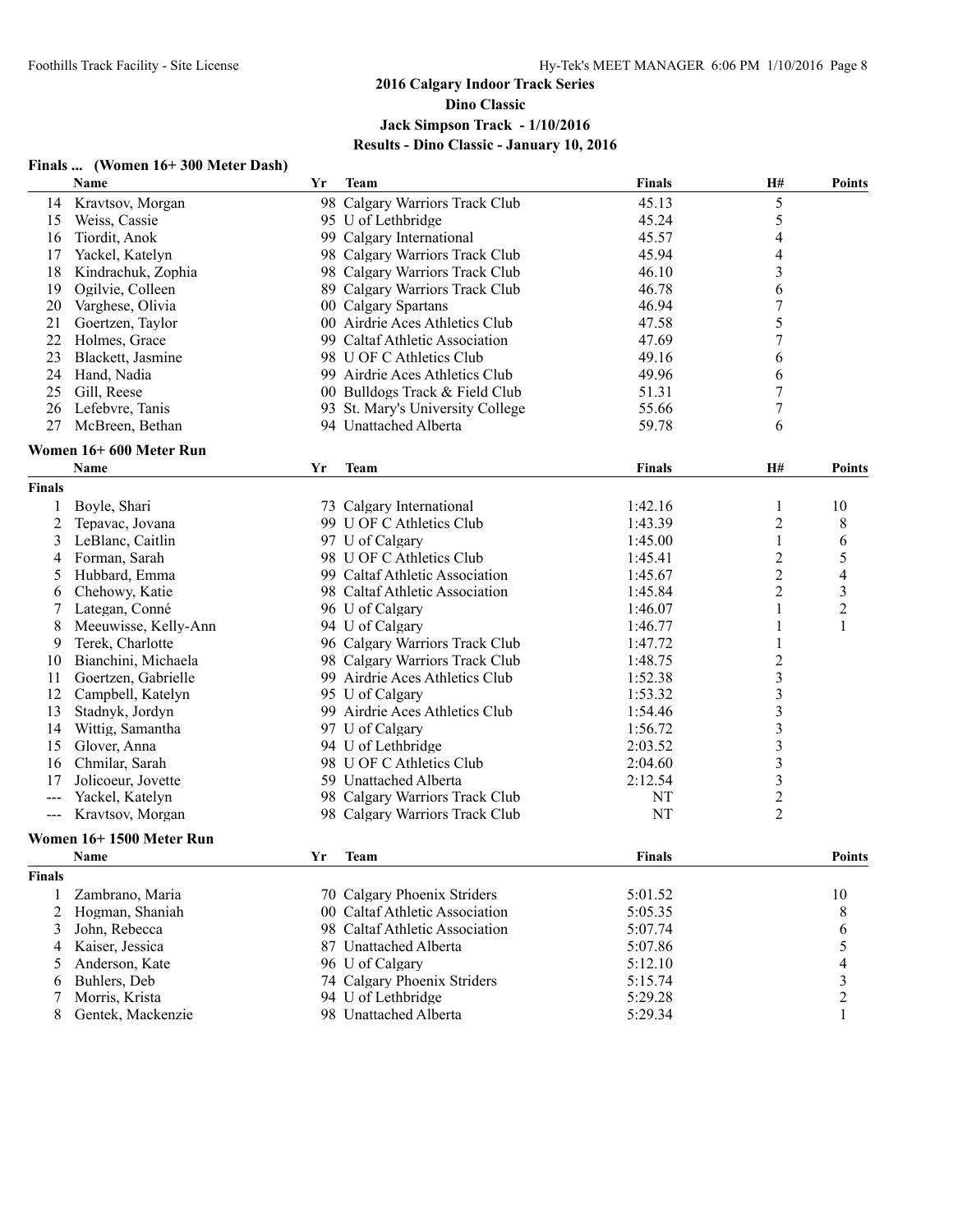#### **Finals ... (Women 16+ 1500 Meter Run)**

|                | Name                                      | Yr | <b>Team</b>                    | <b>Finals</b> |                | <b>Points</b>  |
|----------------|-------------------------------------------|----|--------------------------------|---------------|----------------|----------------|
| 9              | Andres, Renee                             |    | 99 U OF C Athletics Club       | 5:29.55       |                |                |
| 10             | Oneschuk, Paige                           |    | 95 U of Calgary                | 5:32.65       |                |                |
| 11             | Fioretti, Claire                          |    | 99 Caltaf Athletic Association | 5:33.80       |                |                |
| 12             | Dixon, Donna                              |    | 62 Calgary Phoenix Striders    | 5:34.44       |                |                |
| 13             | Zhu, Scarlett                             |    | 94 U of Calgary                | 5:34.69       |                |                |
| 14             | Harvey, Alexi                             |    | 00 Airdrie Aces Athletics Club | 5:38.56       |                |                |
| 15             | Clark, Rhonda                             |    | 66 Calgary Phoenix Striders    | 5:44.68       |                |                |
| 16             | Rissling, Alaina                          |    | 00 Bulldogs Track & Field Club | 5:54.13       |                |                |
| 17             | Gill, Reese                               |    | 00 Bulldogs Track & Field Club | 6:20.94       |                |                |
| 18             | Jackson, Dana                             |    | 95 U of Lethbridge             | 6:29.36       |                |                |
|                | Women 16-17 60 Meter Hurdles 30"/13m/8.5m |    |                                |               |                |                |
|                | <b>Name</b>                               | Yr | Team                           | <b>Finals</b> |                |                |
| <b>Finals</b>  |                                           |    |                                |               |                |                |
| 1              | Sieben, Skylar                            |    | 00 Caltaf Athletic Association | 9.55          |                |                |
| 2              | Downey, Lianne                            |    | 99 Caltaf Athletic Association | 10.07         |                |                |
| 3              | Morrison, Kylie                           |    | 99 Caltaf Athletic Association | 10.47         |                |                |
| 4              | Holmes, Grace                             |    | 99 Caltaf Athletic Association | 10.79         |                |                |
|                | Women 18+60 Meter Hurdles 33"/13m/8.5m    |    |                                |               |                |                |
|                | <b>Name</b>                               | Yr | <b>Team</b>                    | <b>Finals</b> | H#             |                |
| <b>Finals</b>  |                                           |    |                                |               |                |                |
| 1              | Jackson, Natasha                          |    | 89 U OF C Athletics Club       | 8.78          | 1              |                |
| $\overline{c}$ | Machin, Rachel                            |    | 92 U of Calgary                | 8.81          | 1              |                |
| 3              | Lehner, Katelyn                           |    | 95 U of Calgary                | 9.05          | 2              |                |
| 4              | MacIntosh, Rachael                        |    | 91 Bluenose Athletics - NS     | 9.13          | 1              |                |
| 5              | Yackel, Katelyn                           |    | 98 Calgary Warriors Track Club | 9.64          | 3              |                |
|                | Kravtsov, Morgan                          |    | 98 Calgary Warriors Track Club | 9.74          | 3              |                |
| 6              |                                           |    | 98 Caltaf Athletic Association | 9.96          | $\overline{2}$ |                |
| 7              | Hull, Mia                                 |    |                                |               | 3              |                |
| 8<br>9         | Gregg, Gabrielle                          |    | 98 Caltaf Athletic Association | 10.25         |                |                |
|                | Terek, Charlotte                          |    | 96 Calgary Warriors Track Club | 10.36         | 3              |                |
|                | Boys 10 & Under 60 Meter Dash             |    |                                |               |                |                |
|                | Name                                      | Yr | <b>Team</b>                    | <b>Finals</b> | <b>H#</b>      | <b>Points</b>  |
| <b>Finals</b>  |                                           |    |                                |               |                |                |
| 1              | Powell, Joshua                            |    | 06 Dino Youth                  | 9.46          | 1              | 10             |
| $\overline{c}$ | Chase, Roenen                             |    | 06 Caltaf Athletic Association | 10.26         | 1              | 8              |
| 3              | Nijjar, Gurvir Singh                      |    | 06 Indo-Canadian Athletic Ass. | 10.70         | 1              | 6              |
| 4              | Fenwick, Matthew                          |    | 07 Caltaf Athletic Association | 11.12         | 1              | 5              |
| 5              | McClain, Evan                             |    | 06 Airdrie Aces Athletics Club | 11.23         | 3              | 4              |
| 6              | Sidhu, Sehaj Singh                        |    | 07 Indo-Canadian Athletic Ass. | 11.65         | 2              | $\mathfrak{Z}$ |
|                | Dhillon, Irshan Singh                     |    | 08 Indo-Canadian Athletic Ass. | 11.66         | $\overline{2}$ | $\overline{c}$ |
| 8              | Colpitts, Leyton                          |    | 08 Dino Youth                  | 11.72         | 3              | $\mathbf{1}$   |
| 9              | Grewaj, Schag                             |    | 08 Indo-Canadian Athletic Ass. | 11.76         | 3              |                |
| 10             | Simpson, Lachlan                          |    | 07 Caltaf Athletic Association | 12.09         | $\mathbf{2}$   |                |
| 11             | Matthews, Peter                           |    | 07 Dino Youth                  | 12.52         | $\overline{2}$ |                |
| 12             | Sangha, Jaskaran Singh                    |    | 09 Indo-Canadian Athletic Ass. | 13.34         | $\overline{2}$ |                |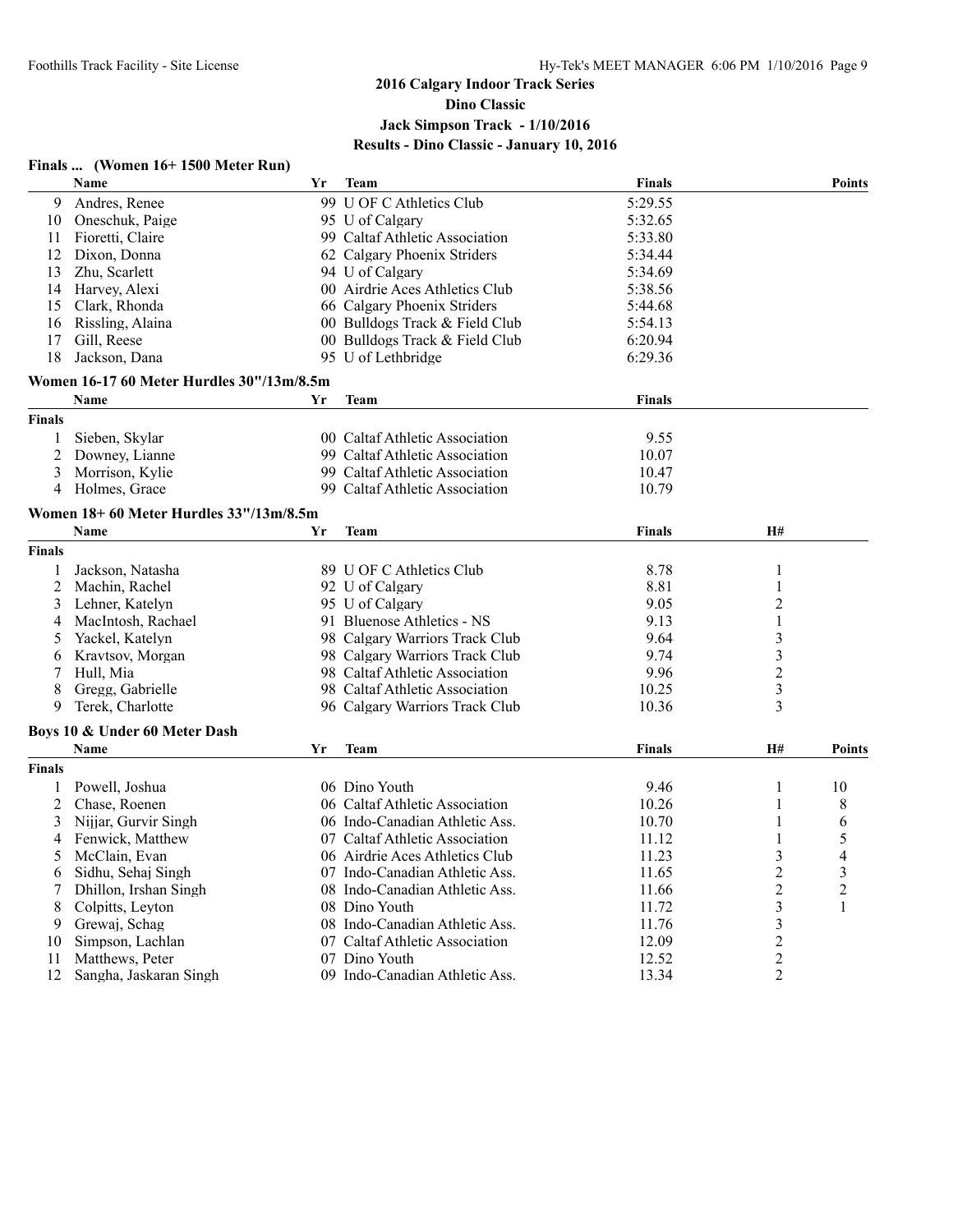| <b>Boys 11 Year Olds 60 Meter Dash</b> |  |  |  |  |  |
|----------------------------------------|--|--|--|--|--|
|----------------------------------------|--|--|--|--|--|

|               | Name                                                  | Yr | <b>Team</b>                    | <b>Finals</b> |                | <b>Points</b>           |
|---------------|-------------------------------------------------------|----|--------------------------------|---------------|----------------|-------------------------|
| <b>Finals</b> |                                                       |    |                                |               |                |                         |
| 1             | Read, Joshua                                          |    | 05 Caltaf Athletic Association | 9.75          |                | 10                      |
| 2             | Colwell, Nolan                                        |    | 05 Caltaf Athletic Association | 10.02         |                | 8                       |
| 3             | Matthews, James                                       |    | 05 Caltaf Athletic Association | 10.32         |                | 6                       |
| 4             | Dornan, Owen                                          |    | 05 Caltaf Athletic Association | 10.45         |                | 5                       |
| 5             | Gill, Tanveer Singh                                   |    | 05 Indo-Canadian Athletic Ass. | 11.66         |                | 4                       |
|               | <b>Boys 12 Year Olds 60 Meter Dash</b>                |    |                                |               |                |                         |
|               | Name                                                  | Yr | <b>Team</b>                    | Finals        | H#             | <b>Points</b>           |
| <b>Finals</b> |                                                       |    |                                |               |                |                         |
|               | Swanson, Mats                                         |    | 04 Leduc Track Club            | 8.71          | 1              | 10                      |
| 2             | Toriola, Tope                                         |    | 04 Strathcona Tweedsmuir       | 8.94          | 1              | 8                       |
| 3             | Sharpe, Tyler                                         |    | 04 Caltaf Athletic Association | 9.08          | 1              | 6                       |
| 4             | Barlett, Malcolm                                      |    | 04 Caltaf Athletic Association | 9.13          | 1              | 5                       |
| 5             | Lowes, Brycen                                         |    | 04 Airdrie Aces Athletics Club | 9.35          | 2              | 4                       |
| 6             | Samuel, Bryn                                          |    | 04 Calgary Warriors Track Club | 9.39          | 2              | 3                       |
|               | Said, Ziad                                            |    | 04 Caltaf Athletic Association | 9.46          | 2              | $\overline{2}$          |
|               | <b>Boys 13 Year Olds 60 Meter Dash</b>                |    |                                |               |                |                         |
|               | Name                                                  | Yr | Team                           | <b>Finals</b> | <b>H#</b>      | <b>Points</b>           |
| <b>Finals</b> |                                                       |    |                                |               |                |                         |
| 1             | Erickson, Matti                                       |    | 03 Nelson Chaos                | 8.21          | 1              | 10                      |
| 2             | Sibley, Matt                                          |    | 03 Unattached Alberta          | 8.75          | 1              | 8                       |
| 3             | Kelsick, Kashay                                       |    | 03 Airdrie Aces Athletics Club | 8.91          |                | 6                       |
| 4             | Holait, Harsaab Singh                                 |    | 03 Indo-Canadian Athletic Ass. | 8.99          | $\overline{c}$ | 5                       |
| 5             | Leote, Alexander                                      |    | 03 Caltaf Athletic Association | 9.26          | $\overline{2}$ | 4                       |
| 6             | Khalon, Harsh Singh                                   |    | 03 Indo-Canadian Athletic Ass. | 9.48          | $\overline{2}$ | $\overline{\mathbf{3}}$ |
|               | Grewal, Hartik Singh                                  |    | 03 Indo-Canadian Athletic Ass. | 9.83          | $\overline{2}$ | $\overline{c}$          |
| 8             | Rodgers, Robert                                       |    | 03 Airdrie Aces Athletics Club | 10.16         | 1              | 1                       |
|               |                                                       |    |                                |               |                |                         |
|               | <b>Boys 14 Year Olds 60 Meter Dash</b><br><b>Name</b> | Yr | <b>Team</b>                    | <b>Finals</b> | H#             | Points                  |
| Finals        |                                                       |    |                                |               |                |                         |
| 1             | Poirier, Zackary                                      |    | 02 Calgary Warriors Track Club | 8.09          | 1              | 10                      |
| 2             | Trujillo, Camilo                                      |    | 02 Calgary Warriors Track Club | 8.18          | 1              | 8                       |
| 3             | Ojinnaka, Ebube                                       |    | 02 Calgary Spartans            | 8.20          | 1              | 6                       |
| 4             | Wafer, Matthew                                        |    | 02 Voleo Athletics             | 8.34          | 1              | 5                       |
|               | Harle, Colin                                          |    | 02 Caltaf Athletic Association | 8.38          |                |                         |
| 5             |                                                       |    | 02 Indo-Canadian Athletic Ass. |               | 2              | 4                       |
| 6             | Chatha, Ekamjyot Singh                                |    |                                | 8.93          | 2              | 3                       |
| 7             | Johnson, Tyrese                                       |    | 02 Calgary Spartans            | 8.94          | $\overline{2}$ | $\overline{c}$          |
|               | <b>Boys 15 Year Olds 60 Meter Dash</b>                |    |                                |               |                |                         |
|               | Name                                                  | Yr | <b>Team</b>                    | <b>Finals</b> |                | <b>Points</b>           |
| <b>Finals</b> |                                                       |    |                                |               |                |                         |
| 1             | Bassett, Michael                                      |    | 01 U OF C Athletics Club       | 7.81          |                | 10                      |
| 2             | Chulsky, Adam                                         |    | 01 Caltaf Athletic Association | 8.22          |                | 8                       |
| 3             | Hui, Justin                                           |    | 01 Calgary Spartans            | 8.39          |                | 6                       |
|               | Greenidge, Jalen                                      |    | 01 Airdrie Aces Athletics Club | 8.41          |                | 5                       |
| 5             | Bablitz, Dryden                                       |    | 01 Calgary Spartans            | 9.10          |                | 4                       |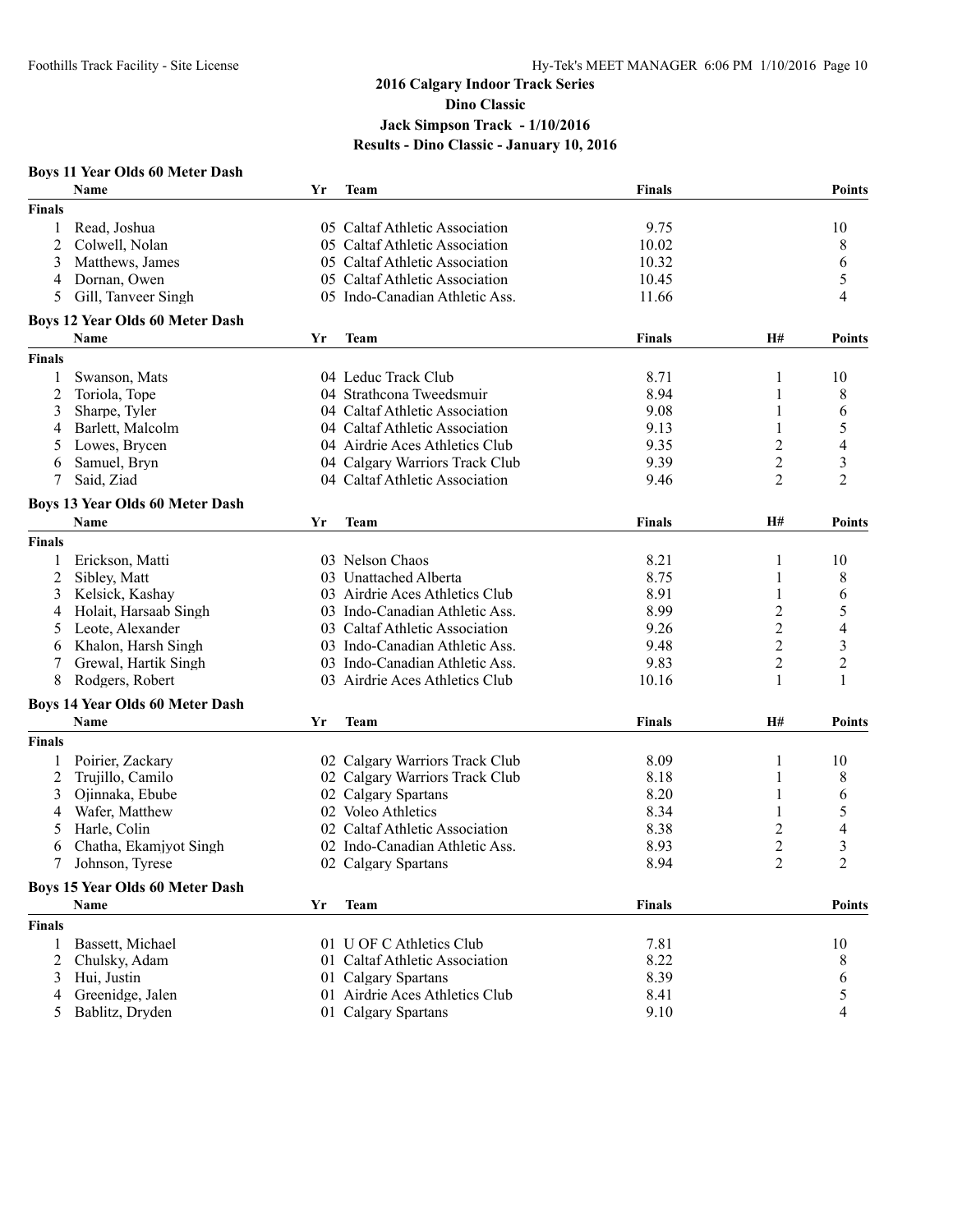#### **Boys 16-17 60 Meter Dash**

|                | Name                                            | $\mathbf{Y}\mathbf{r}$ | <b>Team</b>                                           | <b>Finals</b> | H#               | <b>Points</b>            |
|----------------|-------------------------------------------------|------------------------|-------------------------------------------------------|---------------|------------------|--------------------------|
| <b>Finals</b>  |                                                 |                        |                                                       |               |                  |                          |
| 1              | Shokoohi, Mehrdad                               |                        | 99 Caltaf Athletic Association                        | 7.45          | 1                | 10                       |
| $\overline{2}$ | Atangana, Thibaut                               |                        | 00 Caltaf Athletic Association                        | 7.52          | 1                | 8                        |
| 3              | Huard, Thomas                                   |                        | 99 Caltaf Athletic Association                        | 7.52          | 1                | 6                        |
| 4              | Davis, Josiah                                   |                        | 99 Caltaf Athletic Association                        | 7.60          |                  | 5                        |
| 5              | Richards, Ethan                                 |                        | 99 Passtrak                                           | 7.62          |                  | 4                        |
| 6              | Troschke, Andreas                               |                        | 99 Airdrie Aces Athletics Club                        | 7.64          | 2                | 3                        |
|                | Schulz, Kurt                                    |                        | 00 Airdrie Aces Athletics Club                        | 7.71          | $\overline{c}$   | $\overline{c}$           |
| 8              | Lane, Carter                                    |                        | 99 Calgary Spartans                                   | 7.83          | $\mathfrak{Z}$   | 1                        |
| 9              | Priest, Blake                                   |                        | 00 Airdrie Aces Athletics Club                        | 8.02          | $\overline{c}$   |                          |
| 10             | Assheton-Smith, Michael                         |                        | 99 Caltaf Athletic Association                        | 8.06          | $\mathfrak{Z}$   |                          |
| 11             | Harris, Luc                                     |                        | 00 Caltaf Athletic Association                        | 8.47          | 3                |                          |
|                | Boys 10 & Under 150 Meter Dash                  |                        |                                                       |               |                  |                          |
|                | Name                                            | Yr                     | <b>Team</b>                                           | <b>Finals</b> | H#               | <b>Points</b>            |
| <b>Finals</b>  |                                                 |                        |                                                       |               |                  |                          |
| 1              | Powell, Joshua                                  |                        | 06 Dino Youth                                         | 23.58         | 2                | 10                       |
| 2              | Chase, Roenen                                   |                        | 06 Caltaf Athletic Association                        | 24.89         | $\mathbf{1}$     | 8                        |
| 3              | Ojinnaka, Kelechi                               |                        | 06 Calgary Spartans                                   | 26.24         |                  | 6                        |
| 4              | Nijjar, Gurvir Singh                            |                        | 06 Indo-Canadian Athletic Ass.                        | 27.37         | $\overline{2}$   | 5                        |
| 5              | McClain, Evan                                   |                        | 06 Airdrie Aces Athletics Club                        | 28.45         | $\overline{2}$   | $\overline{\mathcal{A}}$ |
| 6              | Fenwick, Matthew                                |                        | 07 Caltaf Athletic Association                        | 28.45         | 1                | $\overline{\mathbf{3}}$  |
|                | Colpitts, Leyton                                |                        | 08 Dino Youth                                         | 30.06         | $\overline{2}$   | $\overline{c}$           |
| 8              | Dhillon, Irshan Singh                           |                        | 08 Indo-Canadian Athletic Ass.                        | 30.12         | $\boldsymbol{2}$ | $\mathbf{1}$             |
| 9              | Grewaj, Schag                                   |                        | 08 Indo-Canadian Athletic Ass.                        | 31.09         | 1                |                          |
| 10             | Sangha, Jaskaran Singh                          |                        | 09 Indo-Canadian Athletic Ass.                        | 32.71         | $\overline{2}$   |                          |
| 11             | Matthews, Peter                                 |                        | 07 Dino Youth                                         | 33.26         | 1                |                          |
| 12             | Simpson, Lachlan                                |                        | 07 Caltaf Athletic Association                        | 36.13         | 1                |                          |
|                | <b>Boys 11 Year Olds 150 Meter Dash</b>         |                        |                                                       |               |                  |                          |
|                | Name                                            | Yr                     | <b>Team</b>                                           | <b>Finals</b> |                  | <b>Points</b>            |
| <b>Finals</b>  |                                                 |                        |                                                       |               |                  |                          |
| 1              | Read, Joshua                                    |                        | 05 Caltaf Athletic Association                        | 24.23         |                  | 10                       |
| 2              | Colwell, Nolan                                  |                        | 05 Caltaf Athletic Association                        | 24.88         |                  | 8                        |
| 3              | Matthews, James                                 |                        | 05 Caltaf Athletic Association                        | 26.12         |                  |                          |
| 4              | Dornan, Owen                                    |                        | 05 Caltaf Athletic Association                        | 26.73         |                  | 6<br>5                   |
| 5              | Gill, Tanveer Singh                             |                        | 05 Indo-Canadian Athletic Ass.                        | 29.46         |                  | 4                        |
|                |                                                 |                        |                                                       |               |                  |                          |
|                | <b>Boys 12 Year Olds 150 Meter Dash</b><br>Name |                        | <b>Team</b>                                           |               | <b>H#</b>        |                          |
|                |                                                 | Yr                     |                                                       | <b>Finals</b> |                  | <b>Points</b>            |
| <b>Finals</b>  |                                                 |                        |                                                       |               |                  |                          |
| 1              | Swanson, Mats                                   |                        | 04 Leduc Track Club<br>04 Caltaf Athletic Association | 21.29         | $\overline{c}$   | 10                       |
| 2              | Sharpe, Tyler                                   |                        |                                                       | 22.10         | 1                | 8                        |
| 3              | Toriola, Tope                                   |                        | 04 Strathcona Tweedsmuir                              | 22.26         |                  | 6                        |
| 4              | Barlett, Malcolm                                |                        | 04 Caltaf Athletic Association                        | 22.67         |                  | 5                        |
| 5              | Said, Ziad                                      |                        | 04 Caltaf Athletic Association                        | 23.35         |                  | 4                        |
| 6              | Lowes, Brycen                                   |                        | 04 Airdrie Aces Athletics Club                        | 23.43         | 1                | 3                        |
|                | Rakochy, Julian                                 |                        | 04 Caltaf Athletic Association                        | 23.61         | $\overline{c}$   | $\overline{c}$           |
| 8              | Hos, Jake                                       |                        | 04 Caltaf Athletic Association                        | 24.47         | $\overline{2}$   | 1                        |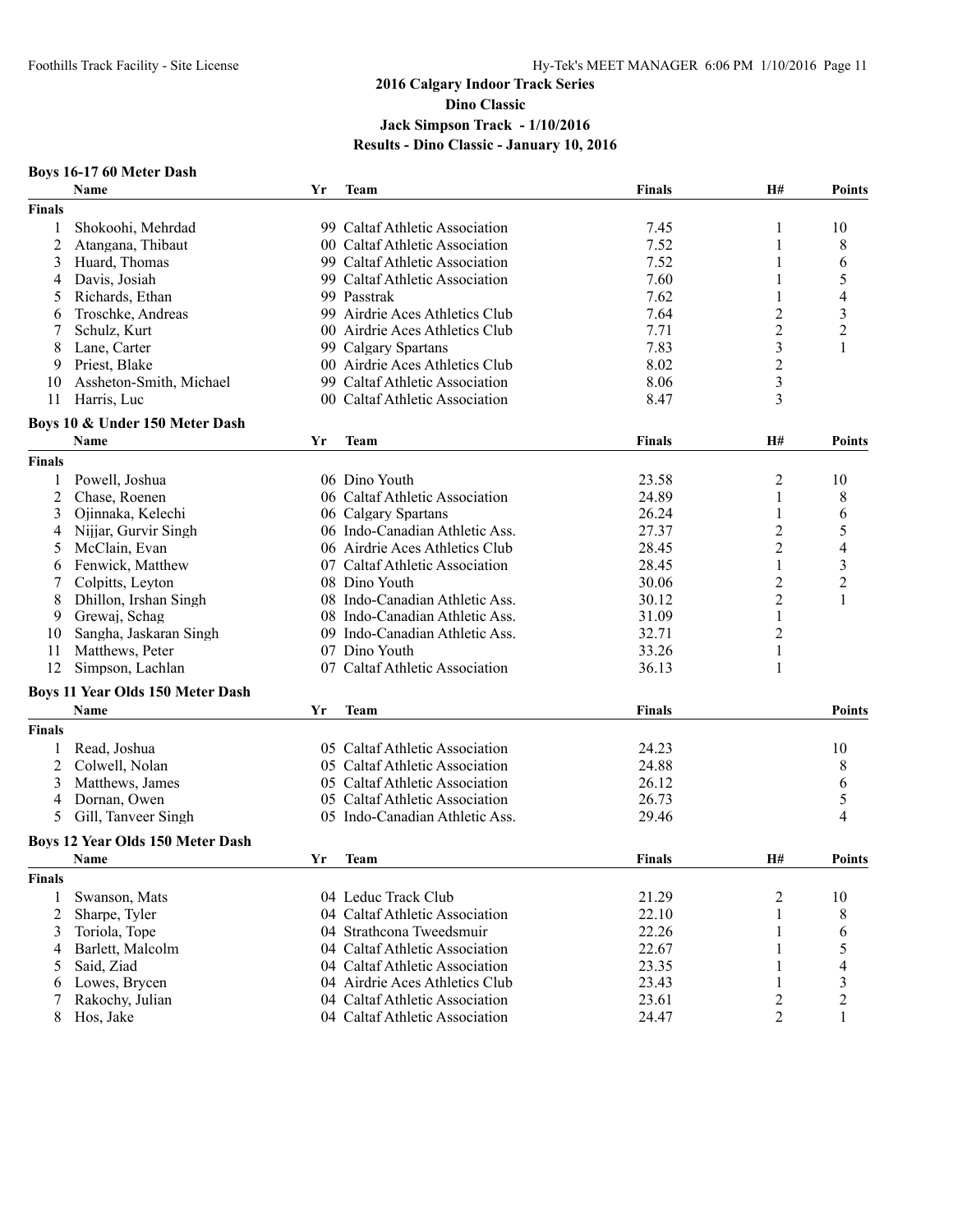#### **Boys 13 Year Olds 150 Meter Dash**

|                | <b>Name</b>                             | Yr | <b>Team</b>                    | <b>Finals</b> | H#             | <b>Points</b>  |
|----------------|-----------------------------------------|----|--------------------------------|---------------|----------------|----------------|
| <b>Finals</b>  |                                         |    |                                |               |                |                |
| $\mathbf{1}$   | Erickson, Matti                         |    | 03 Nelson Chaos                | 19.87         | 1              | 10             |
| $\overline{2}$ | Sibley, Matt                            |    | 03 Unattached Alberta          | 21.44         | 1              | 8              |
| 3              | Kelsick, Kashay                         |    | 03 Airdrie Aces Athletics Club | 22.16         | 1              | 6              |
| 4              | Holait, Harsaab Singh                   |    | 03 Indo-Canadian Athletic Ass. | 22.44         | $\overline{c}$ | 5              |
| 5              | Leote, Alexander                        |    | 03 Caltaf Athletic Association | 22.73         | 1              | $\overline{4}$ |
| 6              | Agnew, Jack                             |    | 03 Caltaf Athletic Association | 23.71         | 2              | 3              |
| 7              | Khalon, Harsh Singh                     |    | 03 Indo-Canadian Athletic Ass. | 24.45         | $\overline{2}$ | $\overline{c}$ |
| 8              | Rodgers, Robert                         |    | 03 Airdrie Aces Athletics Club | 24.50         | 1              | 1              |
|                | <b>Boys 14 Year Olds 150 Meter Dash</b> |    |                                |               |                |                |
|                | <b>Name</b>                             | Yr | <b>Team</b>                    | <b>Finals</b> | H#             | <b>Points</b>  |
| <b>Finals</b>  |                                         |    |                                |               |                |                |
| 1              | Poirier, Zackary                        |    | 02 Calgary Warriors Track Club | 19.97         | 1              | 10             |
| $\overline{c}$ | Wafer, Matthew                          |    | 02 Voleo Athletics             | 19.98         | 1              | 8              |
| 3              | Ojinnaka, Ebube                         |    | 02 Calgary Spartans            | 20.17         | 1              | 6              |
| 4              | Harle, Colin                            |    | 02 Caltaf Athletic Association | 20.42         | 1              | 5              |
| 5              | Trujillo, Camilo                        |    | 02 Calgary Warriors Track Club | 20.48         | 1              | 4              |
| 6              | Frankow, Thomas                         |    | 02 Caltaf Athletic Association | 21.39         | $\overline{2}$ | $\mathfrak{Z}$ |
| 7              | Chatha, Ekamjyot Singh                  |    | 02 Indo-Canadian Athletic Ass. | 21.75         | $\overline{c}$ | $\overline{c}$ |
| 8              | Lewis, Alex                             |    | 02 Calgary Spartans            | 21.81         | $\overline{2}$ | 1              |
|                | <b>Boys 15 Year Olds 150 Meter Dash</b> |    |                                |               |                |                |
|                | Name                                    | Yr | <b>Team</b>                    | <b>Finals</b> | H#             | <b>Points</b>  |
| <b>Finals</b>  |                                         |    |                                |               |                |                |
| 1              | Bassett, Michael                        |    | 01 U OF C Athletics Club       | 19.14         | $\overline{c}$ | 10             |
| $\overline{c}$ | Mackenzie, Lochlan                      |    | 01 Calgary Spartans            | 19.46         | 1              | 8              |
| 3              | Chulsky, Adam                           |    | 01 Caltaf Athletic Association | 19.51         | 2              | 6              |
| 4              | Kramer, Liam                            |    | 01 Caltaf Athletic Association | 21.11         | 1              | 5              |
| 5              | Greenidge, Jalen                        |    | 01 Airdrie Aces Athletics Club | 21.69         | 1              | 4              |
| 6              | Bablitz, Dryden                         |    | 01 Calgary Spartans            | 22.20         | 1              | 3              |
|                |                                         |    |                                |               |                |                |
|                | Boys 10 & Under 600 Meter Run           |    |                                |               |                |                |
|                | Name                                    | Yr | <b>Team</b>                    | <b>Finals</b> |                | <b>Points</b>  |
| <b>Finals</b>  |                                         |    |                                |               |                |                |
| 1              | McClain, Evan                           |    | 06 Airdrie Aces Athletics Club | 2:24.81       |                | 10             |
| $\overline{2}$ | Fenwick, Matthew                        |    | 07 Caltaf Athletic Association | 2:32.08       |                | $\,8\,$        |
| 3              | Simpson, Lachlan                        |    | 07 Caltaf Athletic Association | 2:40.76       |                | 6              |
| 4              | Matthews, Peter                         |    | 07 Dino Youth                  | 2:43.85       |                | 5              |
| 5              | Sangha, Jaskaran Singh                  |    | 09 Indo-Canadian Athletic Ass. | 2:45.93       |                | $\overline{4}$ |
|                | <b>Boys 11 Year Olds 600 Meter Run</b>  |    |                                |               |                |                |
|                | <b>Name</b>                             | Yr | Team                           | <b>Finals</b> |                | <b>Points</b>  |
| <b>Finals</b>  |                                         |    |                                |               |                |                |
| 1              | Read, Joshua                            |    | 05 Caltaf Athletic Association | 2:18.80       |                | 10             |
| 2              | Matthews, James                         |    | 05 Caltaf Athletic Association | 2:24.38       |                | 8              |
| 3              | Dornan, Owen                            |    | 05 Caltaf Athletic Association | 2:24.75       |                | 6              |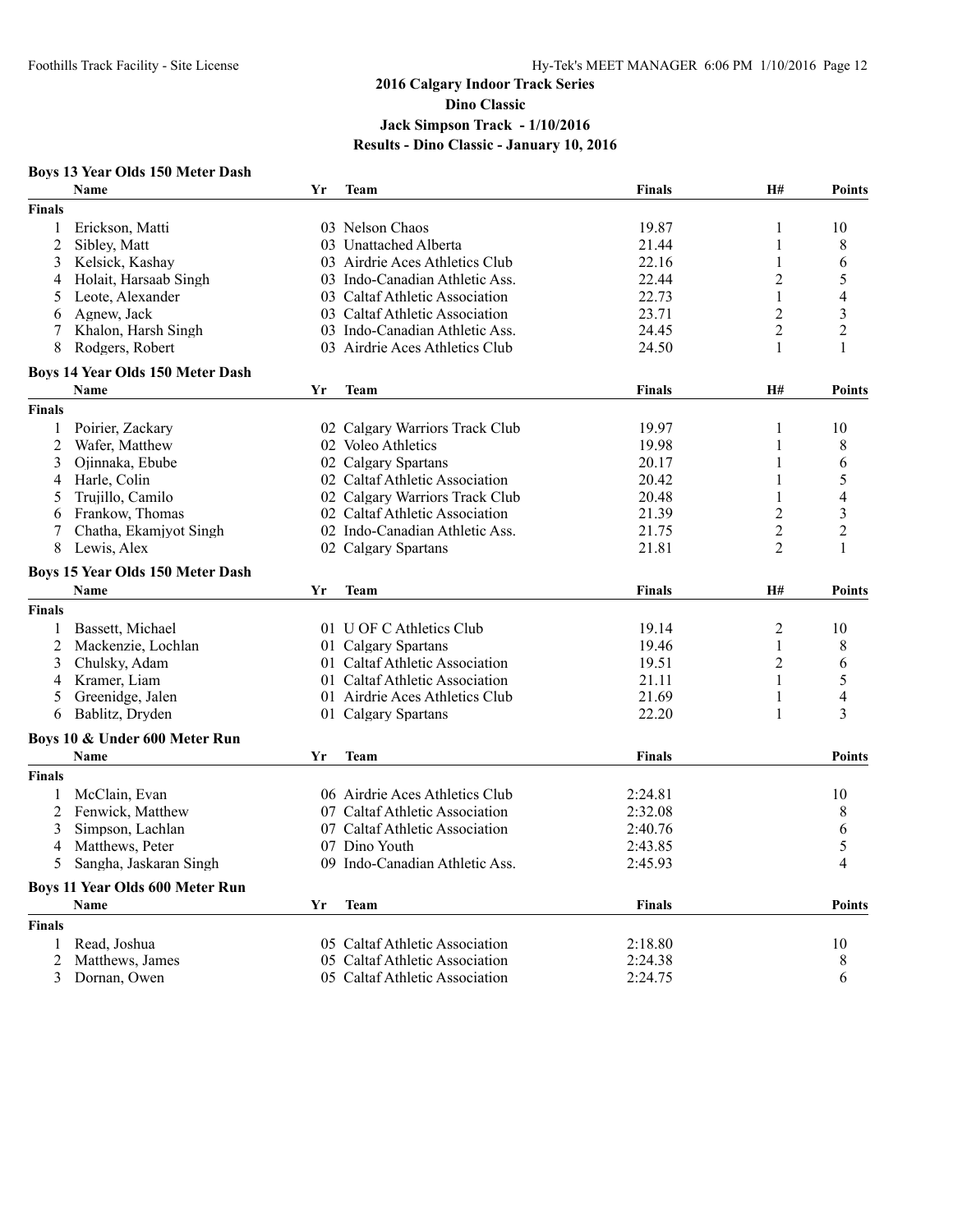| Name<br>Yr<br><b>Team</b><br><b>Finals</b><br><b>Points</b><br><b>Finals</b><br>Sharpe, Tyler<br>04 Caltaf Athletic Association<br>1:50.33<br>10<br>1<br>2<br>8<br>Swanson, Mats<br>04 Leduc Track Club<br>1:55.13<br>04 Calgary Warriors Track Club<br>1:56.26<br>6<br>3<br>Samuel, Bryn<br>5<br>Hos, Jake<br>04 Caltaf Athletic Association<br>2:01.77<br>4<br><b>Boys 13 Year Olds 600 Meter Run</b><br><b>Points</b><br>Name<br>Yr<br><b>Team</b><br><b>Finals</b><br><b>Finals</b><br>03 Nelson Chaos<br>1:36.54<br>10<br>1<br>Erickson, Matti<br>8<br>2<br>Sibley, Matt<br>03 Unattached Alberta<br>1:56.76<br>03 Airdrie Aces Athletics Club<br>1:57.67<br>6<br>3<br>Kelsick, Kashay<br>5<br>Agnew, Jack<br>03 Caltaf Athletic Association<br>1:57.88<br>4<br>$\overline{4}$<br>Rodgers, Robert<br>03 Airdrie Aces Athletics Club<br>5<br>2:05.32<br><b>Boys 14 Year Olds 600 Meter Run</b><br>Yr<br><b>Points</b><br>Name<br><b>Team</b><br><b>Finals</b><br><b>Finals</b><br>1:42.17<br>Wafer, Matthew<br>02 Voleo Athletics<br>10<br>1<br>8<br>2<br>02 Calgary Warriors Track Club<br>1:43.62<br>Clarke, Winston<br>02 Caltaf Athletic Association<br>Frankow, Thomas<br>1:48.20<br>6<br>3<br>5<br>Lowes, Brennan<br>02 Airdrie Aces Athletics Club<br>1:49.70<br>4<br>$\overline{4}$<br>Hopkins, Matthew<br>02 Calgary Warriors Track Club<br>1:51.23<br>5<br>3<br>Nijjar, Sukvir Singh<br>02 Indo-Canadian Athletic Ass.<br>2:00.16<br>6<br><b>Boys 15 Year Olds 600 Meter Run</b><br>Name<br><b>Team</b><br>Yr<br><b>Finals</b><br><b>Points</b><br><b>Finals</b><br>Kramer, Liam<br>01 Caltaf Athletic Association<br>1:40.84<br>10<br>1<br>8<br>2<br>Mackenzie, Lochlan<br>01 Calgary Spartans<br>1:43.61<br><b>Boys 14 Year Olds 1200 Meter Run</b><br><b>Name</b><br><b>Team</b><br><b>Finals</b><br>Yr<br><b>Finals</b><br>02 Caltaf Athletic Association<br>Fowlow, Matthew<br>3:51.50<br>10<br>1<br>Vammen, Evan<br>02 Caltaf Athletic Association<br>2<br>4:15.25<br>8<br>3<br>Cook, Jacob<br>02 Calgary Warriors Track Club<br>6<br>4:15.56<br><b>Boys 15 Year Olds 1200 Meter Run</b><br>Name<br>Yr<br><b>Team</b><br><b>Finals</b><br><b>Points</b><br><b>Finals</b><br>01 U OF C Athletics Club<br>Armstrong, Thomas<br>3:43.28<br>10<br>1<br>01 Caltaf Athletic Association<br>8<br>2<br>Stang, Kyle<br>4:28.95<br>Boys 11 & Under 4x200 Meter Relay<br>Relay<br><b>Finals</b><br><b>Points</b><br>Team<br><b>Finals</b><br>2:34.15<br><b>Caltaf Athletic Association</b><br>10<br>1<br>A<br>3) Colwell, Nolan 05<br>1) Chase, Roenen 06<br>2) Dornan, Owen 05<br>4) Read, Joshua 05 | <b>Boys 12 Year Olds 600 Meter Run</b> |  |               |
|----------------------------------------------------------------------------------------------------------------------------------------------------------------------------------------------------------------------------------------------------------------------------------------------------------------------------------------------------------------------------------------------------------------------------------------------------------------------------------------------------------------------------------------------------------------------------------------------------------------------------------------------------------------------------------------------------------------------------------------------------------------------------------------------------------------------------------------------------------------------------------------------------------------------------------------------------------------------------------------------------------------------------------------------------------------------------------------------------------------------------------------------------------------------------------------------------------------------------------------------------------------------------------------------------------------------------------------------------------------------------------------------------------------------------------------------------------------------------------------------------------------------------------------------------------------------------------------------------------------------------------------------------------------------------------------------------------------------------------------------------------------------------------------------------------------------------------------------------------------------------------------------------------------------------------------------------------------------------------------------------------------------------------------------------------------------------------------------------------------------------------------------------------------------------------------------------------------------------------------------------------------------------------------------------------------------------------------------------------------------------------------------------------------------------------------------------------------------------------------------------------------------------------------------------------------------------------------------------------------|----------------------------------------|--|---------------|
|                                                                                                                                                                                                                                                                                                                                                                                                                                                                                                                                                                                                                                                                                                                                                                                                                                                                                                                                                                                                                                                                                                                                                                                                                                                                                                                                                                                                                                                                                                                                                                                                                                                                                                                                                                                                                                                                                                                                                                                                                                                                                                                                                                                                                                                                                                                                                                                                                                                                                                                                                                                                                |                                        |  |               |
|                                                                                                                                                                                                                                                                                                                                                                                                                                                                                                                                                                                                                                                                                                                                                                                                                                                                                                                                                                                                                                                                                                                                                                                                                                                                                                                                                                                                                                                                                                                                                                                                                                                                                                                                                                                                                                                                                                                                                                                                                                                                                                                                                                                                                                                                                                                                                                                                                                                                                                                                                                                                                |                                        |  |               |
|                                                                                                                                                                                                                                                                                                                                                                                                                                                                                                                                                                                                                                                                                                                                                                                                                                                                                                                                                                                                                                                                                                                                                                                                                                                                                                                                                                                                                                                                                                                                                                                                                                                                                                                                                                                                                                                                                                                                                                                                                                                                                                                                                                                                                                                                                                                                                                                                                                                                                                                                                                                                                |                                        |  |               |
|                                                                                                                                                                                                                                                                                                                                                                                                                                                                                                                                                                                                                                                                                                                                                                                                                                                                                                                                                                                                                                                                                                                                                                                                                                                                                                                                                                                                                                                                                                                                                                                                                                                                                                                                                                                                                                                                                                                                                                                                                                                                                                                                                                                                                                                                                                                                                                                                                                                                                                                                                                                                                |                                        |  |               |
|                                                                                                                                                                                                                                                                                                                                                                                                                                                                                                                                                                                                                                                                                                                                                                                                                                                                                                                                                                                                                                                                                                                                                                                                                                                                                                                                                                                                                                                                                                                                                                                                                                                                                                                                                                                                                                                                                                                                                                                                                                                                                                                                                                                                                                                                                                                                                                                                                                                                                                                                                                                                                |                                        |  |               |
|                                                                                                                                                                                                                                                                                                                                                                                                                                                                                                                                                                                                                                                                                                                                                                                                                                                                                                                                                                                                                                                                                                                                                                                                                                                                                                                                                                                                                                                                                                                                                                                                                                                                                                                                                                                                                                                                                                                                                                                                                                                                                                                                                                                                                                                                                                                                                                                                                                                                                                                                                                                                                |                                        |  |               |
|                                                                                                                                                                                                                                                                                                                                                                                                                                                                                                                                                                                                                                                                                                                                                                                                                                                                                                                                                                                                                                                                                                                                                                                                                                                                                                                                                                                                                                                                                                                                                                                                                                                                                                                                                                                                                                                                                                                                                                                                                                                                                                                                                                                                                                                                                                                                                                                                                                                                                                                                                                                                                |                                        |  |               |
|                                                                                                                                                                                                                                                                                                                                                                                                                                                                                                                                                                                                                                                                                                                                                                                                                                                                                                                                                                                                                                                                                                                                                                                                                                                                                                                                                                                                                                                                                                                                                                                                                                                                                                                                                                                                                                                                                                                                                                                                                                                                                                                                                                                                                                                                                                                                                                                                                                                                                                                                                                                                                |                                        |  |               |
|                                                                                                                                                                                                                                                                                                                                                                                                                                                                                                                                                                                                                                                                                                                                                                                                                                                                                                                                                                                                                                                                                                                                                                                                                                                                                                                                                                                                                                                                                                                                                                                                                                                                                                                                                                                                                                                                                                                                                                                                                                                                                                                                                                                                                                                                                                                                                                                                                                                                                                                                                                                                                |                                        |  |               |
|                                                                                                                                                                                                                                                                                                                                                                                                                                                                                                                                                                                                                                                                                                                                                                                                                                                                                                                                                                                                                                                                                                                                                                                                                                                                                                                                                                                                                                                                                                                                                                                                                                                                                                                                                                                                                                                                                                                                                                                                                                                                                                                                                                                                                                                                                                                                                                                                                                                                                                                                                                                                                |                                        |  |               |
|                                                                                                                                                                                                                                                                                                                                                                                                                                                                                                                                                                                                                                                                                                                                                                                                                                                                                                                                                                                                                                                                                                                                                                                                                                                                                                                                                                                                                                                                                                                                                                                                                                                                                                                                                                                                                                                                                                                                                                                                                                                                                                                                                                                                                                                                                                                                                                                                                                                                                                                                                                                                                |                                        |  |               |
|                                                                                                                                                                                                                                                                                                                                                                                                                                                                                                                                                                                                                                                                                                                                                                                                                                                                                                                                                                                                                                                                                                                                                                                                                                                                                                                                                                                                                                                                                                                                                                                                                                                                                                                                                                                                                                                                                                                                                                                                                                                                                                                                                                                                                                                                                                                                                                                                                                                                                                                                                                                                                |                                        |  |               |
|                                                                                                                                                                                                                                                                                                                                                                                                                                                                                                                                                                                                                                                                                                                                                                                                                                                                                                                                                                                                                                                                                                                                                                                                                                                                                                                                                                                                                                                                                                                                                                                                                                                                                                                                                                                                                                                                                                                                                                                                                                                                                                                                                                                                                                                                                                                                                                                                                                                                                                                                                                                                                |                                        |  |               |
|                                                                                                                                                                                                                                                                                                                                                                                                                                                                                                                                                                                                                                                                                                                                                                                                                                                                                                                                                                                                                                                                                                                                                                                                                                                                                                                                                                                                                                                                                                                                                                                                                                                                                                                                                                                                                                                                                                                                                                                                                                                                                                                                                                                                                                                                                                                                                                                                                                                                                                                                                                                                                |                                        |  |               |
|                                                                                                                                                                                                                                                                                                                                                                                                                                                                                                                                                                                                                                                                                                                                                                                                                                                                                                                                                                                                                                                                                                                                                                                                                                                                                                                                                                                                                                                                                                                                                                                                                                                                                                                                                                                                                                                                                                                                                                                                                                                                                                                                                                                                                                                                                                                                                                                                                                                                                                                                                                                                                |                                        |  |               |
|                                                                                                                                                                                                                                                                                                                                                                                                                                                                                                                                                                                                                                                                                                                                                                                                                                                                                                                                                                                                                                                                                                                                                                                                                                                                                                                                                                                                                                                                                                                                                                                                                                                                                                                                                                                                                                                                                                                                                                                                                                                                                                                                                                                                                                                                                                                                                                                                                                                                                                                                                                                                                |                                        |  |               |
|                                                                                                                                                                                                                                                                                                                                                                                                                                                                                                                                                                                                                                                                                                                                                                                                                                                                                                                                                                                                                                                                                                                                                                                                                                                                                                                                                                                                                                                                                                                                                                                                                                                                                                                                                                                                                                                                                                                                                                                                                                                                                                                                                                                                                                                                                                                                                                                                                                                                                                                                                                                                                |                                        |  |               |
|                                                                                                                                                                                                                                                                                                                                                                                                                                                                                                                                                                                                                                                                                                                                                                                                                                                                                                                                                                                                                                                                                                                                                                                                                                                                                                                                                                                                                                                                                                                                                                                                                                                                                                                                                                                                                                                                                                                                                                                                                                                                                                                                                                                                                                                                                                                                                                                                                                                                                                                                                                                                                |                                        |  |               |
|                                                                                                                                                                                                                                                                                                                                                                                                                                                                                                                                                                                                                                                                                                                                                                                                                                                                                                                                                                                                                                                                                                                                                                                                                                                                                                                                                                                                                                                                                                                                                                                                                                                                                                                                                                                                                                                                                                                                                                                                                                                                                                                                                                                                                                                                                                                                                                                                                                                                                                                                                                                                                |                                        |  |               |
|                                                                                                                                                                                                                                                                                                                                                                                                                                                                                                                                                                                                                                                                                                                                                                                                                                                                                                                                                                                                                                                                                                                                                                                                                                                                                                                                                                                                                                                                                                                                                                                                                                                                                                                                                                                                                                                                                                                                                                                                                                                                                                                                                                                                                                                                                                                                                                                                                                                                                                                                                                                                                |                                        |  |               |
|                                                                                                                                                                                                                                                                                                                                                                                                                                                                                                                                                                                                                                                                                                                                                                                                                                                                                                                                                                                                                                                                                                                                                                                                                                                                                                                                                                                                                                                                                                                                                                                                                                                                                                                                                                                                                                                                                                                                                                                                                                                                                                                                                                                                                                                                                                                                                                                                                                                                                                                                                                                                                |                                        |  |               |
|                                                                                                                                                                                                                                                                                                                                                                                                                                                                                                                                                                                                                                                                                                                                                                                                                                                                                                                                                                                                                                                                                                                                                                                                                                                                                                                                                                                                                                                                                                                                                                                                                                                                                                                                                                                                                                                                                                                                                                                                                                                                                                                                                                                                                                                                                                                                                                                                                                                                                                                                                                                                                |                                        |  |               |
|                                                                                                                                                                                                                                                                                                                                                                                                                                                                                                                                                                                                                                                                                                                                                                                                                                                                                                                                                                                                                                                                                                                                                                                                                                                                                                                                                                                                                                                                                                                                                                                                                                                                                                                                                                                                                                                                                                                                                                                                                                                                                                                                                                                                                                                                                                                                                                                                                                                                                                                                                                                                                |                                        |  |               |
|                                                                                                                                                                                                                                                                                                                                                                                                                                                                                                                                                                                                                                                                                                                                                                                                                                                                                                                                                                                                                                                                                                                                                                                                                                                                                                                                                                                                                                                                                                                                                                                                                                                                                                                                                                                                                                                                                                                                                                                                                                                                                                                                                                                                                                                                                                                                                                                                                                                                                                                                                                                                                |                                        |  |               |
|                                                                                                                                                                                                                                                                                                                                                                                                                                                                                                                                                                                                                                                                                                                                                                                                                                                                                                                                                                                                                                                                                                                                                                                                                                                                                                                                                                                                                                                                                                                                                                                                                                                                                                                                                                                                                                                                                                                                                                                                                                                                                                                                                                                                                                                                                                                                                                                                                                                                                                                                                                                                                |                                        |  |               |
|                                                                                                                                                                                                                                                                                                                                                                                                                                                                                                                                                                                                                                                                                                                                                                                                                                                                                                                                                                                                                                                                                                                                                                                                                                                                                                                                                                                                                                                                                                                                                                                                                                                                                                                                                                                                                                                                                                                                                                                                                                                                                                                                                                                                                                                                                                                                                                                                                                                                                                                                                                                                                |                                        |  |               |
|                                                                                                                                                                                                                                                                                                                                                                                                                                                                                                                                                                                                                                                                                                                                                                                                                                                                                                                                                                                                                                                                                                                                                                                                                                                                                                                                                                                                                                                                                                                                                                                                                                                                                                                                                                                                                                                                                                                                                                                                                                                                                                                                                                                                                                                                                                                                                                                                                                                                                                                                                                                                                |                                        |  |               |
|                                                                                                                                                                                                                                                                                                                                                                                                                                                                                                                                                                                                                                                                                                                                                                                                                                                                                                                                                                                                                                                                                                                                                                                                                                                                                                                                                                                                                                                                                                                                                                                                                                                                                                                                                                                                                                                                                                                                                                                                                                                                                                                                                                                                                                                                                                                                                                                                                                                                                                                                                                                                                |                                        |  |               |
|                                                                                                                                                                                                                                                                                                                                                                                                                                                                                                                                                                                                                                                                                                                                                                                                                                                                                                                                                                                                                                                                                                                                                                                                                                                                                                                                                                                                                                                                                                                                                                                                                                                                                                                                                                                                                                                                                                                                                                                                                                                                                                                                                                                                                                                                                                                                                                                                                                                                                                                                                                                                                |                                        |  |               |
|                                                                                                                                                                                                                                                                                                                                                                                                                                                                                                                                                                                                                                                                                                                                                                                                                                                                                                                                                                                                                                                                                                                                                                                                                                                                                                                                                                                                                                                                                                                                                                                                                                                                                                                                                                                                                                                                                                                                                                                                                                                                                                                                                                                                                                                                                                                                                                                                                                                                                                                                                                                                                |                                        |  |               |
|                                                                                                                                                                                                                                                                                                                                                                                                                                                                                                                                                                                                                                                                                                                                                                                                                                                                                                                                                                                                                                                                                                                                                                                                                                                                                                                                                                                                                                                                                                                                                                                                                                                                                                                                                                                                                                                                                                                                                                                                                                                                                                                                                                                                                                                                                                                                                                                                                                                                                                                                                                                                                |                                        |  |               |
|                                                                                                                                                                                                                                                                                                                                                                                                                                                                                                                                                                                                                                                                                                                                                                                                                                                                                                                                                                                                                                                                                                                                                                                                                                                                                                                                                                                                                                                                                                                                                                                                                                                                                                                                                                                                                                                                                                                                                                                                                                                                                                                                                                                                                                                                                                                                                                                                                                                                                                                                                                                                                |                                        |  | <b>Points</b> |
|                                                                                                                                                                                                                                                                                                                                                                                                                                                                                                                                                                                                                                                                                                                                                                                                                                                                                                                                                                                                                                                                                                                                                                                                                                                                                                                                                                                                                                                                                                                                                                                                                                                                                                                                                                                                                                                                                                                                                                                                                                                                                                                                                                                                                                                                                                                                                                                                                                                                                                                                                                                                                |                                        |  |               |
|                                                                                                                                                                                                                                                                                                                                                                                                                                                                                                                                                                                                                                                                                                                                                                                                                                                                                                                                                                                                                                                                                                                                                                                                                                                                                                                                                                                                                                                                                                                                                                                                                                                                                                                                                                                                                                                                                                                                                                                                                                                                                                                                                                                                                                                                                                                                                                                                                                                                                                                                                                                                                |                                        |  |               |
|                                                                                                                                                                                                                                                                                                                                                                                                                                                                                                                                                                                                                                                                                                                                                                                                                                                                                                                                                                                                                                                                                                                                                                                                                                                                                                                                                                                                                                                                                                                                                                                                                                                                                                                                                                                                                                                                                                                                                                                                                                                                                                                                                                                                                                                                                                                                                                                                                                                                                                                                                                                                                |                                        |  |               |
|                                                                                                                                                                                                                                                                                                                                                                                                                                                                                                                                                                                                                                                                                                                                                                                                                                                                                                                                                                                                                                                                                                                                                                                                                                                                                                                                                                                                                                                                                                                                                                                                                                                                                                                                                                                                                                                                                                                                                                                                                                                                                                                                                                                                                                                                                                                                                                                                                                                                                                                                                                                                                |                                        |  |               |
|                                                                                                                                                                                                                                                                                                                                                                                                                                                                                                                                                                                                                                                                                                                                                                                                                                                                                                                                                                                                                                                                                                                                                                                                                                                                                                                                                                                                                                                                                                                                                                                                                                                                                                                                                                                                                                                                                                                                                                                                                                                                                                                                                                                                                                                                                                                                                                                                                                                                                                                                                                                                                |                                        |  |               |
|                                                                                                                                                                                                                                                                                                                                                                                                                                                                                                                                                                                                                                                                                                                                                                                                                                                                                                                                                                                                                                                                                                                                                                                                                                                                                                                                                                                                                                                                                                                                                                                                                                                                                                                                                                                                                                                                                                                                                                                                                                                                                                                                                                                                                                                                                                                                                                                                                                                                                                                                                                                                                |                                        |  |               |
|                                                                                                                                                                                                                                                                                                                                                                                                                                                                                                                                                                                                                                                                                                                                                                                                                                                                                                                                                                                                                                                                                                                                                                                                                                                                                                                                                                                                                                                                                                                                                                                                                                                                                                                                                                                                                                                                                                                                                                                                                                                                                                                                                                                                                                                                                                                                                                                                                                                                                                                                                                                                                |                                        |  |               |
|                                                                                                                                                                                                                                                                                                                                                                                                                                                                                                                                                                                                                                                                                                                                                                                                                                                                                                                                                                                                                                                                                                                                                                                                                                                                                                                                                                                                                                                                                                                                                                                                                                                                                                                                                                                                                                                                                                                                                                                                                                                                                                                                                                                                                                                                                                                                                                                                                                                                                                                                                                                                                |                                        |  |               |
|                                                                                                                                                                                                                                                                                                                                                                                                                                                                                                                                                                                                                                                                                                                                                                                                                                                                                                                                                                                                                                                                                                                                                                                                                                                                                                                                                                                                                                                                                                                                                                                                                                                                                                                                                                                                                                                                                                                                                                                                                                                                                                                                                                                                                                                                                                                                                                                                                                                                                                                                                                                                                |                                        |  |               |
|                                                                                                                                                                                                                                                                                                                                                                                                                                                                                                                                                                                                                                                                                                                                                                                                                                                                                                                                                                                                                                                                                                                                                                                                                                                                                                                                                                                                                                                                                                                                                                                                                                                                                                                                                                                                                                                                                                                                                                                                                                                                                                                                                                                                                                                                                                                                                                                                                                                                                                                                                                                                                |                                        |  |               |
|                                                                                                                                                                                                                                                                                                                                                                                                                                                                                                                                                                                                                                                                                                                                                                                                                                                                                                                                                                                                                                                                                                                                                                                                                                                                                                                                                                                                                                                                                                                                                                                                                                                                                                                                                                                                                                                                                                                                                                                                                                                                                                                                                                                                                                                                                                                                                                                                                                                                                                                                                                                                                |                                        |  |               |
|                                                                                                                                                                                                                                                                                                                                                                                                                                                                                                                                                                                                                                                                                                                                                                                                                                                                                                                                                                                                                                                                                                                                                                                                                                                                                                                                                                                                                                                                                                                                                                                                                                                                                                                                                                                                                                                                                                                                                                                                                                                                                                                                                                                                                                                                                                                                                                                                                                                                                                                                                                                                                |                                        |  |               |
|                                                                                                                                                                                                                                                                                                                                                                                                                                                                                                                                                                                                                                                                                                                                                                                                                                                                                                                                                                                                                                                                                                                                                                                                                                                                                                                                                                                                                                                                                                                                                                                                                                                                                                                                                                                                                                                                                                                                                                                                                                                                                                                                                                                                                                                                                                                                                                                                                                                                                                                                                                                                                |                                        |  |               |
|                                                                                                                                                                                                                                                                                                                                                                                                                                                                                                                                                                                                                                                                                                                                                                                                                                                                                                                                                                                                                                                                                                                                                                                                                                                                                                                                                                                                                                                                                                                                                                                                                                                                                                                                                                                                                                                                                                                                                                                                                                                                                                                                                                                                                                                                                                                                                                                                                                                                                                                                                                                                                |                                        |  |               |
|                                                                                                                                                                                                                                                                                                                                                                                                                                                                                                                                                                                                                                                                                                                                                                                                                                                                                                                                                                                                                                                                                                                                                                                                                                                                                                                                                                                                                                                                                                                                                                                                                                                                                                                                                                                                                                                                                                                                                                                                                                                                                                                                                                                                                                                                                                                                                                                                                                                                                                                                                                                                                |                                        |  |               |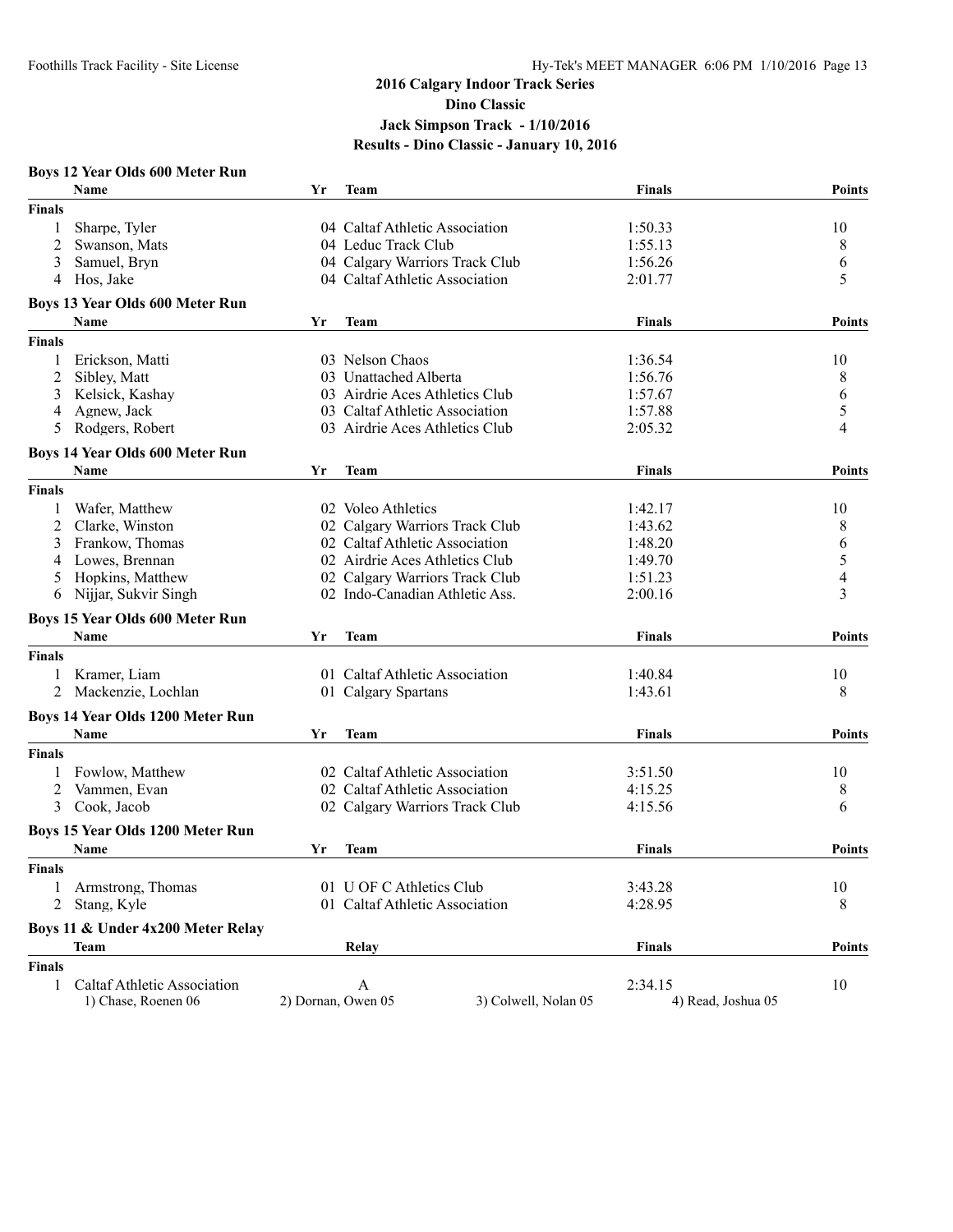# **2016 Calgary Indoor Track Series Dino Classic**

**Jack Simpson Track - 1/10/2016**

# **Results - Dino Classic - January 10, 2016**

|               | Finals  (Boys 11 & Under 4x200 Meter Relay)          |                                |                           |                   |                              |               |
|---------------|------------------------------------------------------|--------------------------------|---------------------------|-------------------|------------------------------|---------------|
|               | Team                                                 | Relay                          |                           | <b>Finals</b>     |                              | <b>Points</b> |
|               | 2 Caltaf Athletic Association                        | B<br>2) Simpson, Lachlan 07    | 3) Matthews, James 05     | 2:53.03           | 4) Fenwick, Matthew 07       | 8             |
|               | Boys 12-13 4x200 Meter Relay                         |                                |                           |                   |                              |               |
|               | Team                                                 | Relay                          |                           | <b>Finals</b>     |                              | <b>Points</b> |
| <b>Finals</b> |                                                      |                                |                           |                   |                              |               |
| 1             | Caltaf Athletic Association<br>1) Rakochy, Julian 04 | A<br>2) Said, Ziad 04          | 3) Agnew, Jack 03         | 2:11.06           | 4) Leote, Alexander 03       | 10            |
|               |                                                      |                                |                           |                   |                              |               |
|               | Boys 14-15 4x200 Meter Relay                         |                                |                           |                   |                              |               |
|               | Team                                                 | Relay                          |                           | <b>Finals</b>     |                              | <b>Points</b> |
| <b>Finals</b> |                                                      |                                |                           |                   |                              |               |
| 1             | Caltaf Athletic Association                          | A                              |                           | 1:56.78           |                              | 10            |
|               | 1) Chulsky, Adam 01                                  | 2) Frankow, Thomas 02          | 3) Kramer, Liam 01        | 4) Stang, Kyle 01 |                              |               |
|               | 2 Indo-Canadian Athletic Ass.                        | A                              |                           | 2:05.17           |                              | 8             |
|               | 1) Holait, Harsaab Singh 03                          |                                | 3) Khalon, Harsh Singh 03 |                   | 4) Chatha, Ekamjyot Singh 02 |               |
| 3             | Caltaf Athletic Association                          | B                              |                           | 2:07.56           |                              | 6             |
|               | 1) Fowlow, Matthew 02                                | 2) Vammen, Evan 02             | 3) Prete, Cole 02         |                   | 4) Barlett, Malcolm 04       |               |
|               | Men 16+60 Meter Dash                                 |                                |                           |                   |                              |               |
|               | Name                                                 | Yr<br>Team                     |                           | <b>Prelims</b>    | H#                           |               |
|               | <b>Preliminaries</b>                                 |                                |                           |                   |                              |               |
| 1             | Ezekeke, Kene                                        | 99 U OF C Athletics Club       |                           | 7.15 $q$          | 6                            |               |
| 2             | McKay, Garrett                                       | 90 U of Lethbridge             |                           | $7.26$ q          | 3                            |               |
| 3             | Winkworth, Dalton                                    | 95 Calgary International       |                           | $7.26$ q          | $\mathbf{1}$                 |               |
| 4             | Minton, Corey                                        | 91 U OF C Athletics Club       |                           | $7.27$ q          | $\overline{c}$               |               |
| 5             | John-Clark, Kevon                                    | 99 U OF C Athletics Club       |                           | $7.31\ q$         | $\mathfrak{Z}$               |               |
| 6             | Charlesworth, Alex                                   | 97 Caltaf Athletic Association |                           | 7.33 $q$          | 4                            |               |
| 7             | Evans, Eric                                          | 98 Calgary Warriors Track Club |                           | $7.37$ q          | 4                            |               |
| 8             | Rizkalla, Josh                                       | 96 U of Calgary                |                           | $7.41 \text{ q}$  | 6                            |               |
| 9             | McKenzie, John                                       | 97 U of Calgary                |                           | 7.42 $q$          | $\overline{c}$               |               |
| 10            | LaRiviere, Taylor                                    | 94 U of Calgary                |                           | $7.44$ q          | $\overline{\mathcal{L}}$     |               |
| 11            | Naghiyev, Farrukh                                    | 95 Caltaf Athletic Association |                           | 7.45 $q$          | 5                            |               |
| 12            | Wilde, Isaac                                         | 98 Calgary Warriors Track Club |                           | 7.46 $q$          | $\overline{c}$               |               |
| 13            | Staniforth, Bobby                                    | 81 Calgary Spartans            |                           | 7.48 q            | 6                            |               |
| 14            | Hill, Bryan                                          | 96 U OF C Athletics Club       |                           | 7.48 $q$          | 3                            |               |
| 15            | Villarreal, Nicanor                                  | 96 U of Calgary                |                           | 7.51 $q$          | 1                            |               |
| 16            | Brown, Jared                                         | 95 U of Calgary                |                           | 7.51q             | 5                            |               |
| 17            | Boelhouwer, Ben                                      | 92 U of Calgary                |                           | 7.60 $q$          | 4                            |               |
| 18            | Yue, Norika                                          | 93 U of Calgary                |                           | 7.63 $q$          | 6                            |               |
| 19            | Wenman, Ryan                                         | 90 U of Lethbridge             |                           | 7.65              | $\overline{c}$               |               |
| 20            | Nwonye, Nyemike                                      | 98 Caltaf Athletic Association |                           | 7.68              | 3                            |               |
| 21            | Ahmad, Shahmeer                                      | 98 Bulldogs Track & Field Club |                           | 7.77              | 6                            |               |
| 22            | Addo-Osafo, Kwaku                                    | 95 U of Calgary                |                           | 7.77              | 6                            |               |
| 23            | Wegner, Owen                                         | 98 Caltaf Athletic Association |                           | 7.80              | 4                            |               |
| 24            | Poffenroth, William                                  | 93 Unattached Alberta          |                           | 7.83              | 5                            |               |
| 25            | Liam, Andrew                                         | 90 U of Calgary                |                           | 7.86              | 5                            |               |
| 26            | Brown, Dave                                          | 58 Unattached Alberta          |                           | 8.09              | $\overline{c}$               |               |
| 27            | Hearns, Alexander                                    | 98 Airdrie Aces Athletics Club |                           | 8.82              | 1                            |               |
| 28            | Chehade, Youssef                                     | 92 U of Calgary                |                           | 9.00              | 3                            |               |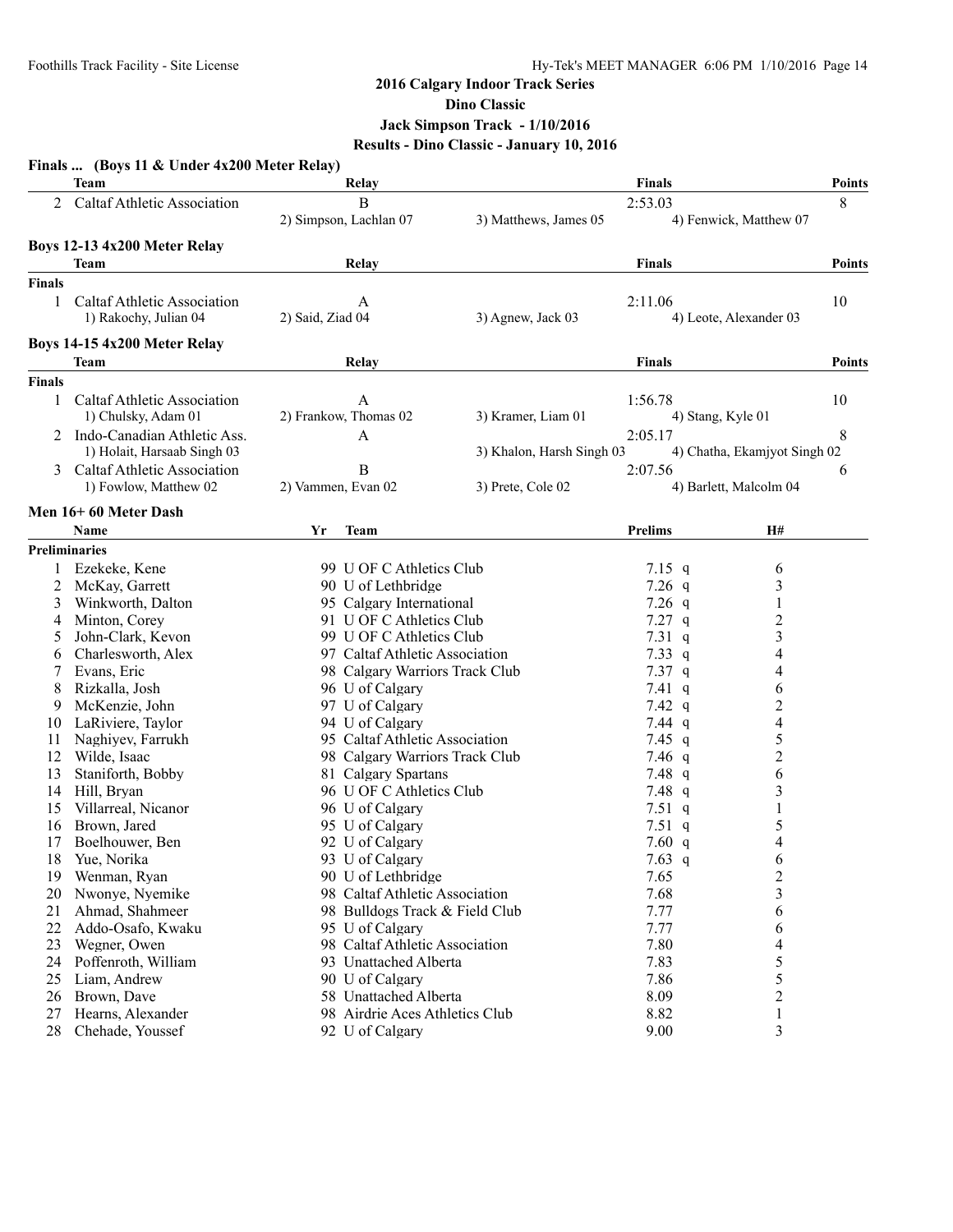#### **Men 16+ 60 Meter Dash**

|                | Name                          | Yr | Team                           | <b>Finals</b> | H#                      | <b>Points</b>            |
|----------------|-------------------------------|----|--------------------------------|---------------|-------------------------|--------------------------|
| <b>Finals</b>  |                               |    |                                |               |                         |                          |
| 1              | Winkworth, Dalton             |    | 95 Calgary International       | 7.10          | $\mathfrak{Z}$          | 10                       |
| $\overline{2}$ | Ezekeke, Kene                 |    | 99 U OF C Athletics Club       | 7.13          | 3                       | 8                        |
| 3              | McKay, Garrett                |    | 90 U of Lethbridge             | 7.19          | 3                       | 6                        |
| 4              | Minton, Corey                 |    | 91 U OF C Athletics Club       | 7.23          | 3                       | 5                        |
| 5              | Rizkalla, Josh                |    | 96 U of Calgary                | 7.26          | $\overline{2}$          | 4                        |
| 6              | Evans, Eric                   |    | 98 Calgary Warriors Track Club | 7.36          | $\overline{\mathbf{3}}$ | $\mathfrak{Z}$           |
| 7              | John-Clark, Kevon             |    | 99 U OF C Athletics Club       | 7.38          | 3                       | $\boldsymbol{2}$         |
| 8              | LaRiviere, Taylor             |    | 94 U of Calgary                | 7.39          | 2                       | 1                        |
| 9              | Staniforth, Bobby             |    | 81 Calgary Spartans            | 7.41          | 1                       |                          |
| 10             | McKenzie, John                |    | 97 U of Calgary                | 7.41          | $\overline{c}$          |                          |
| 11             | Villarreal, Nicanor           |    | 96 U of Calgary                | 7.41          | $\mathbf{1}$            |                          |
| 12             | Naghiyev, Farrukh             |    | 95 Caltaf Athletic Association | 7.42          | $\boldsymbol{2}$        |                          |
| 13             | Wilde, Isaac                  |    | 98 Calgary Warriors Track Club | 7.47          | $\overline{2}$          |                          |
| 14             | Hill, Bryan                   |    | 96 U OF C Athletics Club       | 7.53          | $\overline{2}$          |                          |
| 15             | Brown, Jared                  |    | 95 U of Calgary                | 7.55          | 1                       |                          |
| 16             | Yue, Norika                   |    | 93 U of Calgary                | 7.58          | 1                       |                          |
| 17             | Wenman, Ryan                  |    | 90 U of Lethbridge             | 7.59          | 1                       |                          |
| 18             | Boelhouwer, Ben               |    | 92 U of Calgary                | 7.59          | 1                       |                          |
|                |                               |    |                                |               |                         |                          |
|                | Men 16+300 Meter Dash<br>Name |    | <b>Team</b>                    | <b>Finals</b> | H#                      |                          |
|                |                               | Yr |                                |               |                         | <b>Points</b>            |
| <b>Finals</b>  |                               |    |                                |               |                         |                          |
| 1              | Spierenburg, Kai              |    | 99 Calgary International       | 36.32         | 1                       | 10                       |
| $\overline{2}$ | McKay, Garrett                |    | 90 U of Lethbridge             | 36.97         | 1                       | 8                        |
| 3              | Hill, Bryan                   |    | 96 U OF C Athletics Club       | 37.08         | $\overline{2}$          | 6                        |
| 4              | Breski, Josh                  |    | 91 U OF C Athletics Club       | 37.43         | 1                       | 5                        |
| 5              | Wilde, Isaac                  |    | 98 Calgary Warriors Track Club | 37.95         | 2                       | $\overline{\mathcal{A}}$ |
| 6              | Bechir Nasir, Montasir        |    | 93 U of Calgary                | 38.20         | $\overline{c}$          | 3                        |
| 7              | Sleik, Adam                   |    | 99 Airdrie Aces Athletics Club | 38.45         | 4                       | $\mathbf{2}$             |
| 8              | Van Der Merwe, Daniel         |    | 99 Calgary Warriors Track Club | 38.46         | 3                       | 1                        |
| 9              | Yue, Norika                   |    | 93 U of Calgary                | 38.57         | $\overline{2}$          |                          |
| 10             | Schulz, Kurt                  |    | 00 Airdrie Aces Athletics Club | 38.80         | 6                       |                          |
| 11             | Davis, Josiah                 |    | 99 Caltaf Athletic Association | 38.96         | 3                       |                          |
| 12             | Pareja, David                 |    | 98 Caltaf Athletic Association | 39.05         | 5                       |                          |
| 13             | Villarreal, Nicanor           |    | 96 U of Calgary                | 39.06         | 1                       |                          |
| 14             | Samson, Jordan                |    | 98 Calgary Warriors Track Club | 39.38         | 4                       |                          |
| 15             | Evans, Eric                   |    | 98 Calgary Warriors Track Club | 39.70         | 5                       |                          |
| 16             | Harris, Nathan                |    | 00 Airdrie Aces Athletics Club | 39.98         | $\boldsymbol{7}$        |                          |
| 17             | Priest, Blake                 |    | 00 Airdrie Aces Athletics Club | 40.19         | 5                       |                          |
| 18             | Richards, Ethan               |    | 99 Passtrak                    | 40.28         | 4                       |                          |
| 19             | McKenzie, John                |    | 97 U of Calgary                | 40.48         | 4                       |                          |
| 20             | Ahmad, Shahmeer               |    | 98 Bulldogs Track & Field Club | 40.66         | 3                       |                          |
| 21             | Roth, Stefan                  |    | 95 U of Lethbridge             | 40.74         | 3                       |                          |
| 22             | Rand, Max                     |    | 99 Calgary Warriors Track Club | 41.09         | 5                       |                          |
| 23             | Roberts, Prince               |    | 98 Airdrie Aces Athletics Club | 41.12         | 6                       |                          |
| 24             | Wenman, Ryan                  |    | 90 U of Lethbridge             | 41.25         | 7                       |                          |
| 25             | Harris, Luc                   |    | 00 Caltaf Athletic Association | 45.96         | 6                       |                          |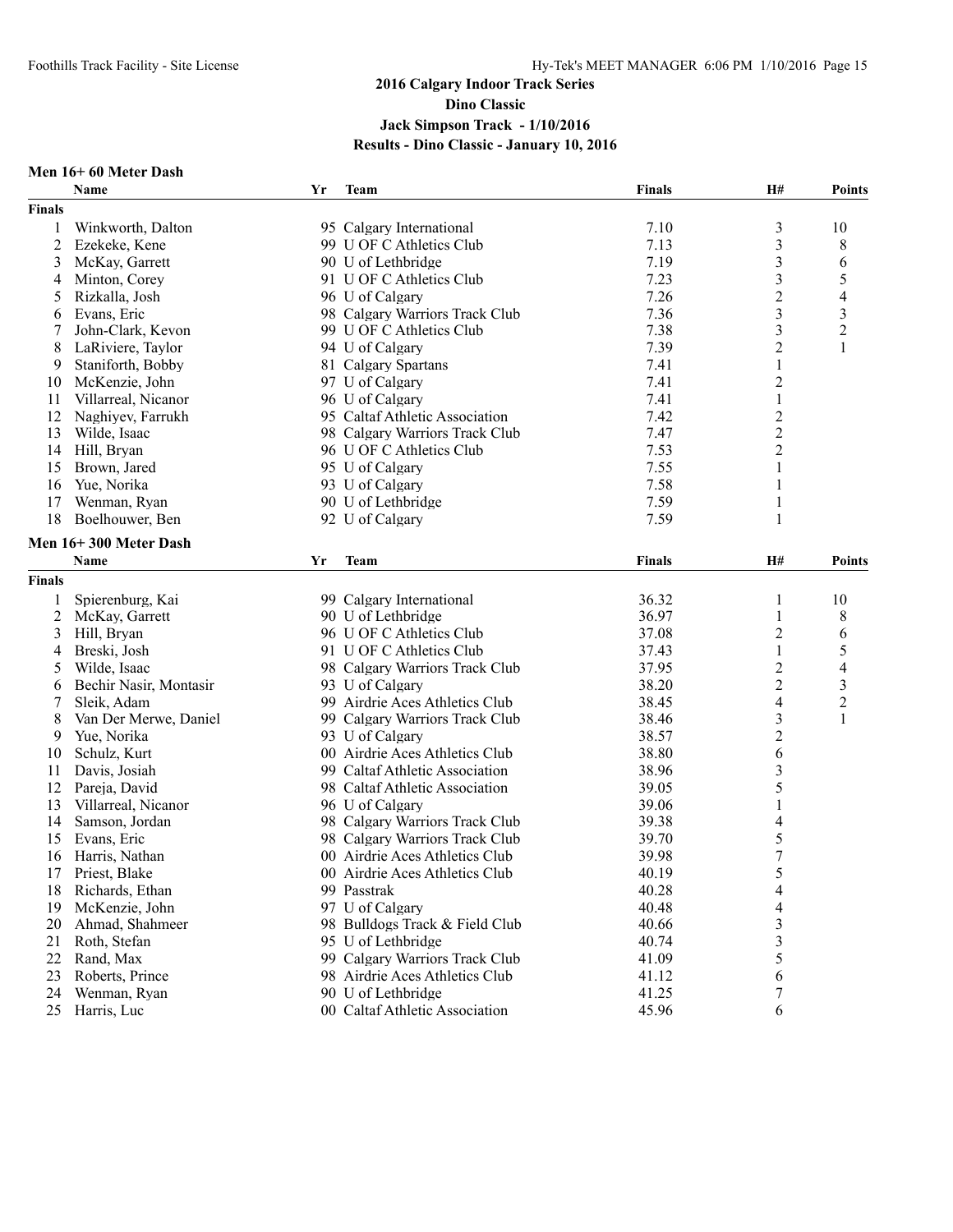|                | Finals  (Men 16+300 Meter Dash)<br><b>Name</b> | Yr | Team                           | <b>Finals</b> | Н#                      | <b>Points</b>    |
|----------------|------------------------------------------------|----|--------------------------------|---------------|-------------------------|------------------|
|                | 26 Hearns, Alexander                           |    | 98 Airdrie Aces Athletics Club | 46.44         | 6                       |                  |
| 27             | McBreen, Pete                                  |    | 60 Unattached Alberta          | 51.67         | 7                       |                  |
|                | Men 16+600 Meter Run                           |    |                                |               |                         |                  |
|                | <b>Name</b>                                    | Yr | Team                           | <b>Finals</b> | H#                      | <b>Points</b>    |
| <b>Finals</b>  |                                                |    |                                |               |                         |                  |
| 1              | Kramer, Rhys                                   |    | 98 Caltaf Athletic Association | 1:23.38       | 1                       | 10               |
| $\overline{c}$ | Westaway, Calum                                |    | 97 U of Calgary                | 1:23.94       | 1                       | 8                |
| 3              | Pop, Luca                                      |    | 98 Calgary International       | 1:24.17       |                         | 6                |
| 4              | Chalupiak, Scott                               |    | 99 Airdrie Aces Athletics Club | 1:24.42       | 1                       | 5                |
| 5              | Knapik, Matthew                                |    | 97 U of Lethbridge             | 1:24.48       | 2                       | 4                |
| 6              | Krolikowski, Maciek                            |    | 91 U OF C Athletics Club       | 1:24.64       | 1                       | 3                |
| 7              | Quinn, Colton                                  |    | 94 U of Calgary                | 1:24.83       | 2                       | $\boldsymbol{2}$ |
| 8              | Andres, Alex                                   |    | 95 U of Lethbridge             | 1:25.37       | $\overline{c}$          | $\mathbf{1}$     |
| 9              | Wittig, Luc                                    |    | 91 U of Calgary                | 1:25.47       | $\mathbf{1}$            |                  |
| 10             | Murray, Liam                                   |    | 99 Caltaf Athletic Association | 1:25.71       | $\overline{c}$          |                  |
| 11             | Yarmuch, Evan                                  |    | 96 U of Calgary                | 1:26.05       | 3                       |                  |
| 12             | Konotopetz, Damian                             |    | 90 U of Calgary                | 1:26.26       | 3                       |                  |
| 13             | Stephen, Brent                                 |    | 96 Caltaf Athletic Association | 1:26.27       | $\overline{2}$          |                  |
|                | 14 Kondro, Mike                                |    | 93 U of Calgary                | 1:27.65       | $\mathfrak{Z}$          |                  |
| 15             | Hoppe, William                                 |    | 93 U of Calgary                | 1:27.89       | $\overline{\mathbf{3}}$ |                  |
| 16             | Germsheid, Robert                              |    | 98 Calgary Warriors Track Club | 1:28.39       | 3                       |                  |
| 17             | Breski, Josh                                   |    | 91 U OF C Athletics Club       | 1:29.07       | $\overline{c}$          |                  |
| 18             | Munoz, David                                   |    | 98 Caltaf Athletic Association | 1:30.12       | 4                       |                  |
| 19             | McNish, David                                  |    | 99 U OF C Athletics Club       | 1:31.11       | 5                       |                  |
|                | 20 Hamm, Liam                                  |    | 00 Airdrie Aces Athletics Club | 1:31.47       | 5                       |                  |
| 21             | Hosanee, Daniel                                |    | 95 U of Calgary                | 1:31.77       | 5                       |                  |
| 22             | Harrison, Lucas                                |    | 98 U OF C Athletics Club       | 1:32.05       | 4                       |                  |
| 23             | Stilman, Regev                                 |    | 99 Calgary International       | 1:32.43       | 6                       |                  |
| 24             | Forman, Matthew                                |    | 00 U OF C Athletics Club       | 1:32.80       | 4                       |                  |
| 25             | Poffenroth, William                            |    | 93 Unattached Alberta          | 1:33.50       | 5                       |                  |
| 26             | Dunlop, Cole                                   |    | 99 Caltaf Athletic Association | 1:33.54       | $\overline{\mathbf{3}}$ |                  |
| 27             | Vadnai, Evan                                   |    | 99 Caltaf Athletic Association | 1:33.75       | 4                       |                  |
| 28             | Halas, Matthew                                 |    | 98 Caltaf Athletic Association | 1:33.95       | 5                       |                  |
| 29             | Celis, Juan                                    |    | 99 U OF C Athletics Club       | 1:34.03       | 4                       |                  |
| 30             | Samson, Jordan                                 |    | 98 Calgary Warriors Track Club | 1:38.33       | 5                       |                  |
| 31             | Royall, Alex                                   |    | 00 U OF C Athletics Club       | 1:38.98       | 6                       |                  |
| 32             | Baron, Alistair                                |    | 00 Airdrie Aces Athletics Club | 1:42.10       | 6                       |                  |
| $\overline{a}$ | Van Der Merwe, Daniel                          |    | 99 Calgary Warriors Track Club | <b>DNF</b>    | 4                       |                  |
|                | <b>Men 35+1500 Meter Run</b>                   |    |                                |               |                         |                  |
|                | Name                                           | Yr | <b>Team</b>                    | <b>Finals</b> |                         | Points           |
| <b>Finals</b>  |                                                |    |                                |               |                         |                  |
| 1              | Cook, Jack                                     |    | 67 Fast Trax Run & Ski Club    | 4:42.61       |                         | 10               |
|                |                                                |    |                                |               |                         |                  |
|                | <b>Men 16+1500 Meter Run</b><br>Name           | Yr | <b>Team</b>                    | <b>Finals</b> |                         | <b>Points</b>    |
| <b>Finals</b>  |                                                |    |                                |               |                         |                  |
| $\mathbf{1}$   | Halldorson, Quinn                              |    | 99 Bulldogs Track & Field Club | 4:21.88       |                         | 10               |
|                |                                                |    |                                |               |                         |                  |